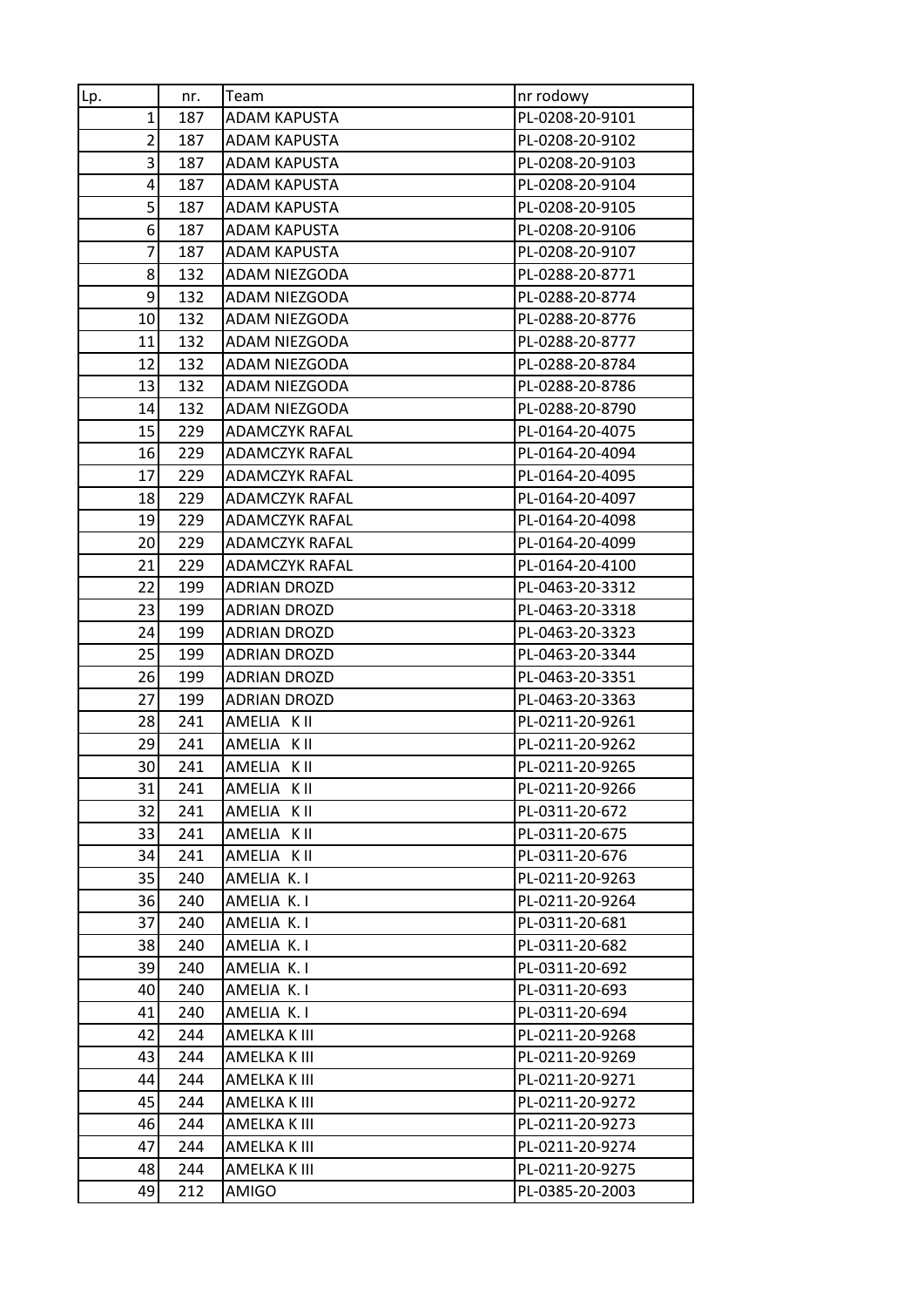| 50 | 212 | <b>AMIGO</b>                | PL-0385-20-2052  |
|----|-----|-----------------------------|------------------|
| 51 | 212 | <b>AMIGO</b>                | PL-0385-20-2055  |
| 52 | 212 | AMIGO                       | PL-0385-20-2056  |
| 53 | 212 | AMIGO                       | PL-0385-20-2068  |
| 54 | 212 | <b>AMIGO</b>                | PL-0385-20-2074  |
| 55 | 228 | ANDRZEJ I BARBARA CZARDYBON | PL-111-20-3692   |
| 56 | 228 | ANDRZEJ I BARBARA CZARDYBON | PL-111-20-3695   |
| 57 | 228 | ANDRZEJ I BARBARA CZARDYBON | PL-111-20-3698   |
| 58 | 228 | ANDRZEJ I BARBARA CZARDYBON | PL-111-20-3702   |
| 59 | 228 | ANDRZEJ I BARBARA CZARDYBON | PL-111-20-3703   |
| 60 | 228 | ANDRZEJ I BARBARA CZARDYBON | PL-111-20-3708   |
| 61 | 228 | ANDRZEJ I BARBARA CZARDYBON | PL-111-20-4080   |
| 62 | 019 | ANNA I KAZIMIERZ MISIURA    | PL-0411-20-5680  |
| 63 | 019 | ANNA I KAZIMIERZ MISIURA    | PL-0411-20-5681  |
| 64 | 019 | ANNA I KAZIMIERZ MISIURA    | PL-0411-20-5683  |
| 65 | 019 | ANNA I KAZIMIERZ MISIURA    | PL-0411-20-5688  |
| 66 | 019 | ANNA I KAZIMIERZ MISIURA    | PL-0411-20-5690  |
| 67 | 019 | ANNA I KAZIMIERZ MISIURA    | PL-0411-20-5696  |
| 68 | 019 | ANNA I KAZIMIERZ MISIURA    | PL-0411-20-5699  |
| 69 | 127 | AR SI LUK                   | PL-0179-20-5910  |
| 70 | 127 | AR SI LUK                   | PL-0179-20-5983  |
| 71 | 020 | <b>ARTUR PAWELEC</b>        | PL-0215-20-10236 |
| 72 | 020 | <b>ARTUR PAWELEC</b>        | PL-0215-20-10241 |
| 73 | 020 | <b>ARTUR PAWELEC</b>        | PL-0215-20-7669  |
| 74 | 175 | <b>ARTUR ZOLKIEWSKI</b>     | PL-0210-20-11354 |
| 75 | 175 | <b>ARTUR ZOLKIEWSKI</b>     | PL-0210-20-11358 |
| 76 | 175 | <b>ARTUR ZOLKIEWSKI</b>     | PL-0210-20-11361 |
| 77 | 175 | <b>ARTUR ZOLKIEWSKI</b>     | PL-0210-20-11367 |
| 78 | 175 | <b>ARTUR ZOLKIEWSKI</b>     | PL-0210-20-11369 |
| 79 | 175 | <b>ARTUR ZOLKIEWSKI</b>     | PL-0210-20-11373 |
| 80 | 175 | <b>ARTUR ZOLKIEWSKI</b>     | PL-0210-20-11379 |
| 81 | 227 | <b>BARAN ANDRZEJ</b>        | PL-0230-20-5679  |
| 82 | 227 | <b>BARAN ANDRZEJ</b>        | PL-0230-20-5680  |
| 83 | 227 | <b>BARAN ANDRZEJ</b>        | PL-0230-20-5681  |
| 84 | 227 | <b>BARAN ANDRZEJ</b>        | PL-0230-20-5686  |
| 85 | 227 | <b>BARAN ANDRZEJ</b>        | PL-0230-20-5687  |
| 86 | 227 | <b>BARAN ANDRZEJ</b>        | PL-0230-20-6675  |
| 87 | 227 | <b>BARAN ANDRZEJ</b>        | PL-0230-20-6680  |
| 88 | 189 | <b>BARTLOMIEJ LOEWE</b>     | PL-0152-20-61    |
| 89 | 189 | <b>BARTLOMIEJ LOEWE</b>     | PL-0152-20-62    |
| 90 | 189 | <b>BARTLOMIEJ LOEWE</b>     | PL-0152-20-64    |
| 91 | 189 | <b>BARTLOMIEJ LOEWE</b>     | PL-0152-20-67    |
| 92 | 189 | <b>BARTLOMIEJ LOEWE</b>     | PL-0152-20-68    |
| 93 | 189 | <b>BARTLOMIEJ LOEWE</b>     | PL-0152-20-70    |
| 94 | 189 | <b>BARTLOMIEJ LOEWE</b>     | PL-0152-20-73    |
| 95 | 086 | <b>BARTLOMIEJ WZIATEK</b>   | PL-0180-20-5609  |
| 96 | 086 | <b>BARTLOMIEJ WZIATEK</b>   | PL-0180-20-5611  |
| 97 | 086 | <b>BARTLOMIEJ WZIATEK</b>   | PL-0180-20-5614  |
| 98 | 086 | <b>BARTLOMIEJ WZIATEK</b>   | PL-0180-20-5615  |
| 99 | 086 | <b>BARTLOMIEJ WZIATEK</b>   | PL-0180-20-5635  |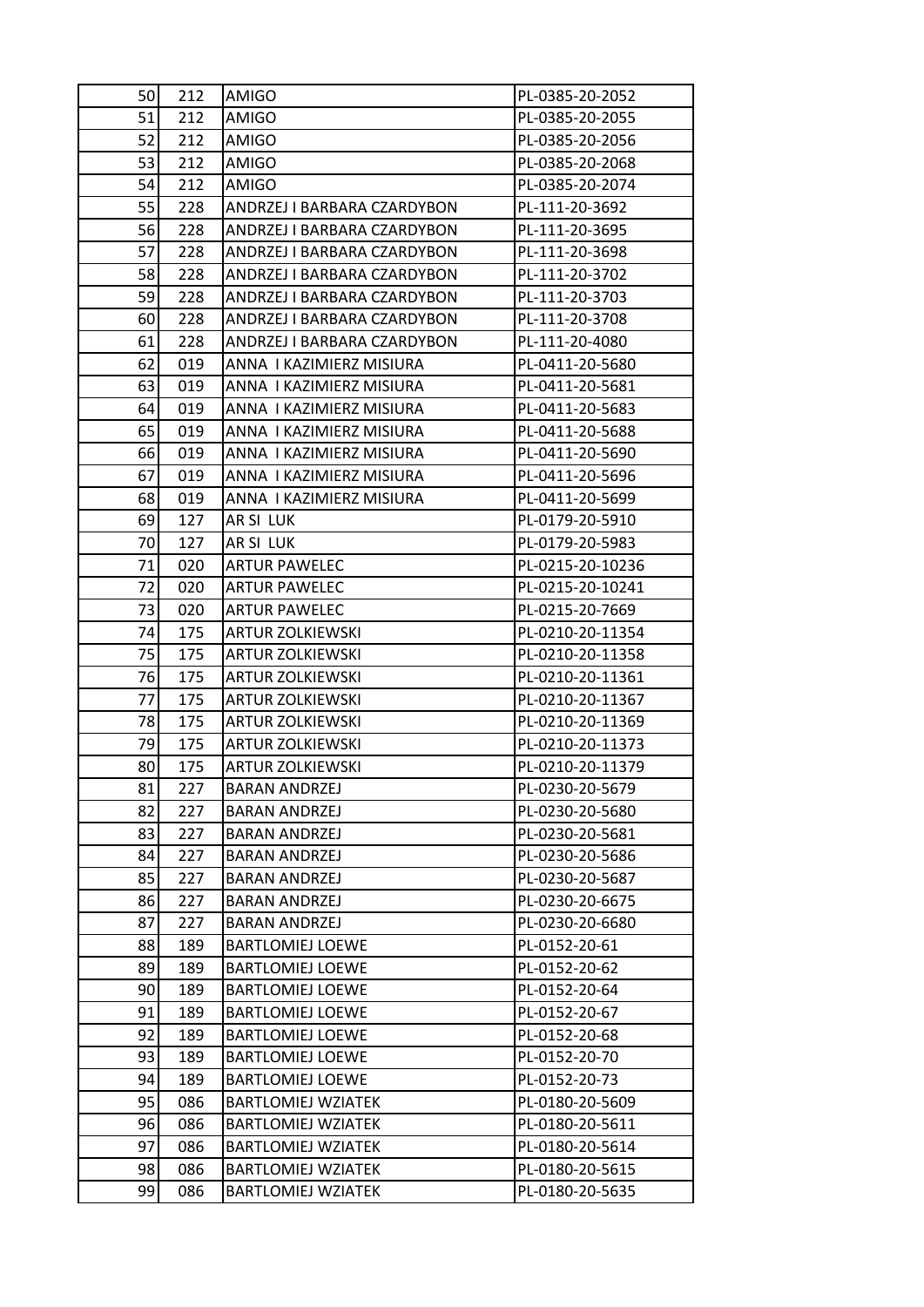| 100 | 086 | <b>BARTLOMIEJ WZIATEK</b>       | PL-0180-20-5642 |
|-----|-----|---------------------------------|-----------------|
| 101 | 086 | <b>BARTLOMIEJ WZIATEK</b>       | PL-0180-20-5646 |
| 102 | 206 | BIERNAT-KUSCH                   | DV-2522-20-384  |
| 103 | 206 | BIERNAT-KUSCH                   | DV-2522-20-400  |
| 104 | 206 | BIERNAT-KUSCH                   | DV-2522-20-412  |
| 105 | 206 | BIERNAT-KUSCH                   | DV-2522-20-415  |
| 106 | 206 | BIERNAT-KUSCH                   | DV-2522-20-417  |
| 107 | 206 | BIERNAT-KUSCH                   | DV-2522-20-419  |
| 108 | 030 | <b>BLASZCZYK LEON</b>           | PL-087-20-5801  |
| 109 | 030 | <b>BLASZCZYK LEON</b>           | PL-087-20-5803  |
| 110 | 030 | <b>BLASZCZYK LEON</b>           | PL-087-20-5807  |
| 111 | 030 | <b>BLASZCZYK LEON</b>           | PL-087-20-5808  |
| 112 | 030 | <b>BLASZCZYK LEON</b>           | PL-087-20-5809  |
| 113 | 030 | <b>BLASZCZYK LEON</b>           | PL-087-20-5810  |
| 114 | 030 | <b>BLASZCZYK LEON</b>           | PL-087-20-5816  |
| 115 | 245 | BOCHENCZAK-STANISZEWSKI         | PL-0199-20-4157 |
| 116 | 245 | BOCHENCZAK-STANISZEWSKI         | PL-0199-20-4158 |
| 117 | 245 | BOCHENCZAK-STANISZEWSKI         | PL-0199-20-4166 |
| 118 | 245 | BOCHENCZAK-STANISZEWSKI         | PL-0199-20-4371 |
| 119 | 245 | BOCHENCZAK-STANISZEWSKI         | PL-0199-20-4373 |
| 120 | 245 | BOCHENCZAK-STANISZEWSKI         | PL-0199-20-4374 |
| 121 | 245 | BOCHENCZAK-STANISZEWSKI         | PL-0236-20-1666 |
| 122 | 146 | <b>BOLD LINE</b>                | PL-0193-20-1177 |
| 123 | 146 | <b>BOLD LINE</b>                | PL-0193-20-1180 |
| 124 | 146 | <b>BOLD LINE</b>                | PL-0193-20-1181 |
| 125 | 146 | <b>BOLD LINE</b>                | PL-0193-20-1182 |
| 126 | 146 | <b>BOLD LINE</b>                | PL-0193-20-1183 |
| 127 | 146 | <b>BOLD LINE</b>                | PL-0193-20-1184 |
| 128 | 146 | <b>BOLD LINE</b>                | PL-0193-20-1190 |
| 129 | 044 | <b>BRACIA GRYGLAS KACZYNSKI</b> | PL-010-20-1551  |
| 130 | 044 | <b>BRACIA GRYGLAS KACZYNSKI</b> | PL-010-20-1554  |
| 131 | 044 | <b>BRACIA GRYGLAS KACZYNSKI</b> | PL-010-20-4333  |
| 132 | 044 | BRACIA GRYGLAS KACZYNSKI        | PL-010-20-4358  |
| 133 | 044 | <b>BRACIA GRYGLAS KACZYNSKI</b> | PL-010-20-4364  |
| 134 | 044 | BRACIA GRYGLAS KACZYNSKI        | PL-010-20-4477  |
| 135 | 044 | <b>BRACIA GRYGLAS KACZYNSKI</b> | PL-010-20-4479  |
| 136 | 169 | <b>BRACIA KORALEWICZ</b>        | PL-0289-20-3754 |
| 137 | 169 | <b>BRACIA KORALEWICZ</b>        | PL-0289-20-3755 |
| 138 | 169 | <b>BRACIA KORALEWICZ</b>        | PL-0289-20-3761 |
| 139 | 169 | <b>BRACIA KORALEWICZ</b>        | PL-0289-20-3764 |
| 140 | 169 | <b>BRACIA KORALEWICZ</b>        | PL-0289-20-3827 |
| 141 | 169 | <b>BRACIA KORALEWICZ</b>        | PL-0289-20-3836 |
| 142 | 169 | BRACIA KORALEWICZ               | PL-0289-20-3837 |
| 143 | 153 | <b>BRACIA MIKOLAJCZYK</b>       | PL-0208-20-503  |
| 144 | 153 | <b>BRACIA MIKOLAJCZYK</b>       | PL-0208-20-504  |
| 145 | 153 | <b>BRACIA MIKOLAJCZYK</b>       | PL-0208-20-505  |
| 146 | 153 | <b>BRACIA MIKOLAJCZYK</b>       | PL-0208-20-506  |
| 147 | 153 | <b>BRACIA MIKOLAJCZYK</b>       | PL-0208-20-529  |
| 148 | 153 | <b>BRACIA MIKOLAJCZYK</b>       | PL-0208-20-534  |
| 149 | 153 | <b>BRACIA MIKOLAJCZYK</b>       | PL-0208-20-535  |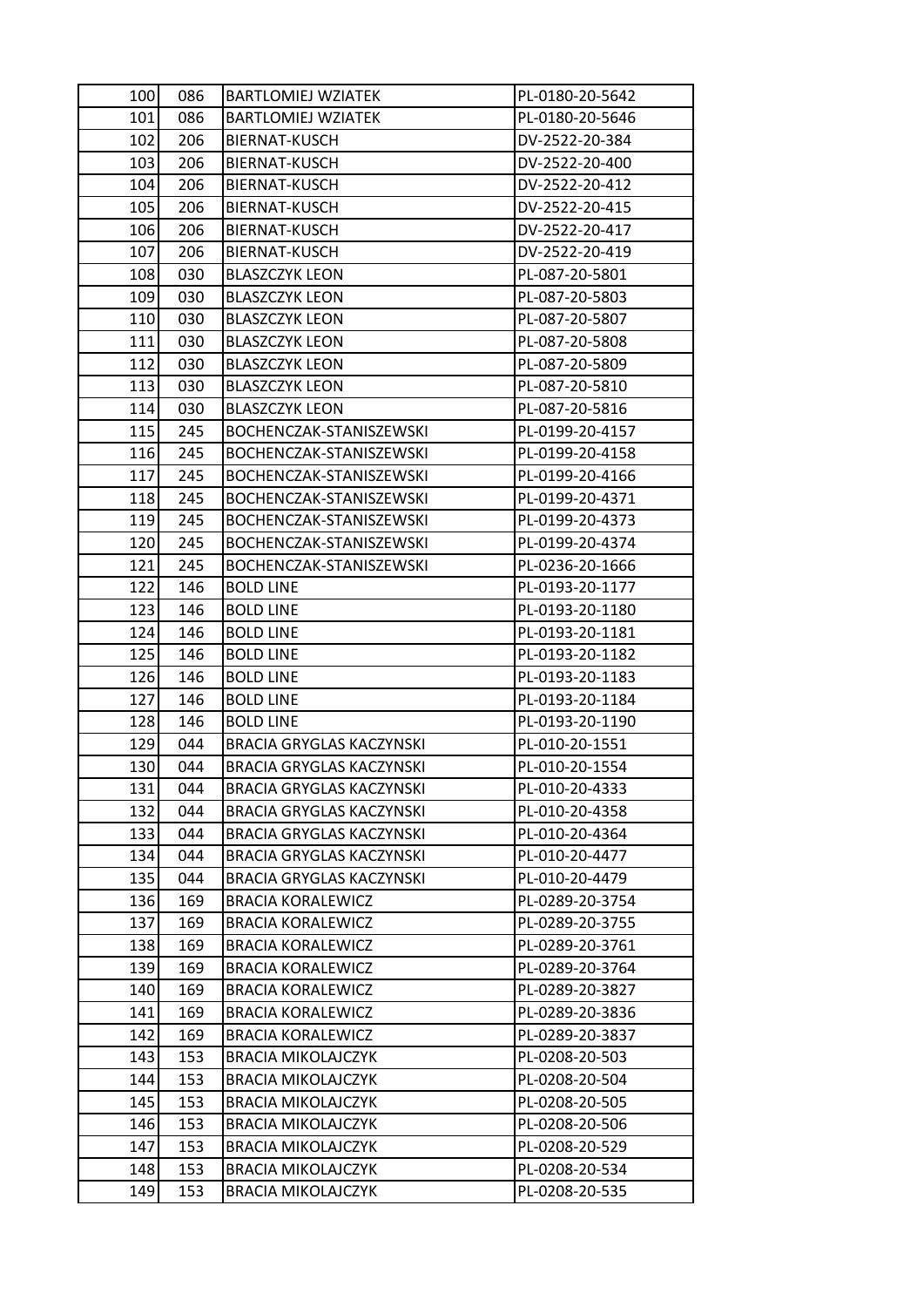| 150 | 018 | <b>BUSZKO JULIA</b>          | PL-0324-20-7335  |
|-----|-----|------------------------------|------------------|
| 151 | 018 | <b>BUSZKO JULIA</b>          | PL-0324-20-7336  |
| 152 | 018 | <b>BUSZKO JULIA</b>          | PL-0324-20-7345  |
| 153 | 018 | <b>BUSZKO JULIA</b>          | PL-0324-20-7347  |
| 154 | 018 | <b>BUSZKO JULIA</b>          | PL-0324-20-7356  |
| 155 | 018 | <b>BUSZKO JULIA</b>          | PL-0324-20-7374  |
| 156 | 018 | <b>BUSZKO JULIA</b>          | PL-0324-20-7428  |
| 157 | 017 | <b>BUSZKO MICHAL</b>         | PL-0324-20-7311  |
| 158 | 017 | <b>BUSZKO MICHAL</b>         | PL-0324-20-7333  |
| 159 | 017 | <b>BUSZKO MICHAL</b>         | PL-0324-20-7341  |
| 160 | 017 | <b>BUSZKO MICHAL</b>         | PL-0324-20-7342  |
| 161 | 017 | <b>BUSZKO MICHAL</b>         | PL-0324-20-7368  |
| 162 | 017 | <b>BUSZKO MICHAL</b>         | PL-0324-20-7373  |
| 163 | 017 | <b>BUSZKO MICHAL</b>         | PL-0324-20-7378  |
| 164 | 202 | CIENKUSZ STANISLAW&KAROL&JAN | PL-0468-20-9407  |
| 165 | 202 | CIENKUSZ STANISLAW&KAROL&JAN | PL-0468-20-9409  |
| 166 | 202 | CIENKUSZ STANISLAW&KAROL&JAN | PL-0468-20-9413  |
| 167 | 202 | CIENKUSZ STANISLAW&KAROL&JAN | PL-0468-20-9417  |
| 168 | 202 | CIENKUSZ STANISLAW&KAROL&JAN | PL-0468-20-9432  |
| 169 | 202 | CIENKUSZ STANISLAW&KAROL&JAN | PL-0468-20-9460  |
| 170 | 202 | CIENKUSZ STANISLAW&KAROL&JAN | PL-0468-20-9469  |
| 171 | 232 | CYFRA STANISLAW              | PL-0497-20-285   |
| 172 | 232 | CYFRA STANISLAW              | PL-0497-20-289   |
| 173 | 232 | CYFRA STANISLAW              | PL-0497-20-3031  |
| 174 | 002 | <b>CYFRA MATEUSZ I TOMEK</b> | PL0411-20-6171   |
| 175 | 002 | CYFRA MATEUSZ I TOMEK        | PL0411-20-6182   |
| 176 | 002 | <b>CYFRA MATEUSZ I TOMEK</b> | PL0411-20-6189   |
| 177 | 002 | <b>CYFRA MATEUSZ I TOMEK</b> | PL0411-20-6193   |
| 178 | 002 | <b>CYFRA MATEUSZ I TOMEK</b> | PL0411-20-6194   |
| 179 | 002 | CYFRA MATEUSZ I TOMEK        | PL0411-20-6883   |
| 180 | 002 | <b>CYFRA MATEUSZ I TOMEK</b> | PL0411-20-7714   |
| 181 | 099 | <b>CZAJKA DUBIEL</b>         | PL-0311-20-8004  |
| 182 | 099 | CZAJKA DUBIEL                | PL-0311-20-8005  |
| 183 | 099 | <b>CZAJKA DUBIEL</b>         | PL-0311-20-8006  |
| 184 | 099 | <b>CZAJKA DUBIEL</b>         | PL-0311-20-8007  |
| 185 | 099 | CZAJKA DUBIEL                | PL-0311-20-8021  |
| 186 | 099 | <b>CZAJKA DUBIEL</b>         | PL-0311-20-8806  |
| 187 | 099 | <b>CZAJKA DUBIEL</b>         | PL-0311-20-8850  |
| 188 | 116 | DAMIAN RUBINKOWSKI           | PL-0184-20-10983 |
| 189 | 006 | DANILOWICZ MAREK             | PL-0215-20-11102 |
| 190 | 006 | DANILOWICZ MAREK             | PL-0215-20-11125 |
| 191 | 006 | DANILOWICZ MAREK             | PL-0215-20-11134 |
| 192 | 006 | DANILOWICZ MAREK             | PL-0215-20-11140 |
| 193 | 006 | DANILOWICZ MAREK             | PL-0215-20-11143 |
| 194 | 006 | DANILOWICZ MAREK             | PL-0215-20-11200 |
| 195 | 006 | DANILOWICZ MAREK             | PL-0215-20-11376 |
| 196 | 133 | <b>DARIUSZ BIENIEK</b>       | S-20-20-961      |
| 197 | 133 | DARIUSZ BIENIEK              | S-20-20-964      |
| 198 | 133 | <b>DARIUSZ BIENIEK</b>       | S-20-20-966      |
| 199 | 133 | DARIUSZ BIENIEK              | S-20-20-980      |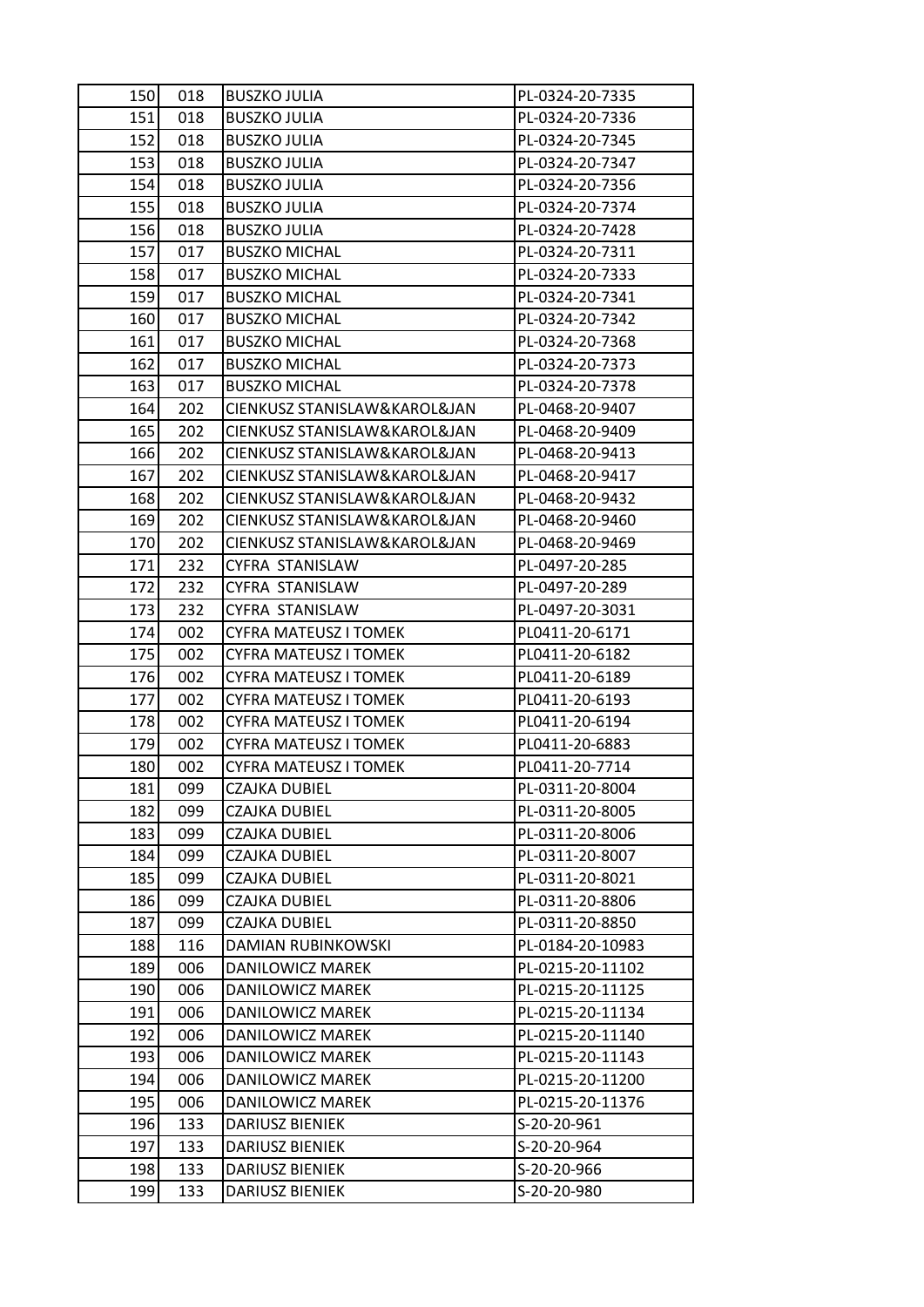| 200 | 133 | DARIUSZ BIENIEK      | S-99-20-1653     |
|-----|-----|----------------------|------------------|
| 201 | 117 | DARIUSZ ZYBURA       | PL-0211-20-8701  |
| 202 | 117 | DARIUSZ ZYBURA       | PL-0211-20-8704  |
| 203 | 117 | DARIUSZ ZYBURA       | PL-0211-20-8718  |
| 204 | 117 | DARIUSZ ZYBURA       | PL-0211-20-8724  |
| 205 | 117 | DARIUSZ ZYBURA       | PL-0211-20-8735  |
| 206 | 117 | DARIUSZ ZYBURA       | PL-0211-20-8737  |
| 207 | 174 | <b>DAWID DUDEK</b>   | PL-0388-20-2662  |
| 208 | 174 | DAWID DUDEK          | PL-0388-20-2669  |
| 209 | 174 | DAWID DUDEK          | PL-0388-20-2671  |
| 210 | 174 | DAWID DUDEK          | PL-0388-20-2679  |
| 211 | 174 | DAWID DUDEK          | PL-0388-20-2683  |
| 212 | 242 | DAWID PUKAS          | PL-0460-20-4158  |
| 213 | 242 | DAWID PUKAS          | PL-0460-20-4159  |
| 214 | 242 | DAWID PUKAS          | PL-0460-20-4160  |
| 215 | 057 | DLA GRAZYNKI I       | PL-0425-20-12066 |
| 216 | 057 | DLA GRAZYNKI I       | PL-0425-20-12108 |
| 217 | 057 | DLA GRAZYNKI I       | PL-0425-20-12124 |
| 218 | 057 | DLA GRAZYNKI I       | PL-0425-20-12138 |
| 219 | 057 | DLA GRAZYNKI I       | PL-0425-20-12149 |
| 220 | 057 | DLA GRAZYNKI I       | PL-0425-20-12185 |
| 221 | 057 | DLA GRAZYNKI I       | PL-0425-20-12187 |
| 222 | 056 | DLA GRAZYNKI II      | PL-0425-20-12018 |
| 223 | 056 | DLA GRAZYNKI II      | PL-0425-20-12114 |
| 224 | 056 | DLA GRAZYNKI II      | PL-0425-20-12118 |
| 225 | 056 | DLA GRAZYNKI II      | PL-0425-20-12126 |
| 226 | 056 | DLA GRAZYNKI II      | PL-0425-20-12158 |
| 227 | 056 | DLA GRAZYNKI II      | PL-0425-20-12160 |
| 228 | 056 | DLA GRAZYNKI II      | PL-0425-20-12171 |
| 229 | 162 | <b>DOMINIK RAFAL</b> | PL-0215-20-10405 |
| 230 | 162 | <b>DOMINIK RAFAL</b> | PL-0215-20-10411 |
| 231 | 162 | <b>DOMINIK RAFAL</b> | PL-0215-20-10413 |
| 232 | 162 | <b>DOMINIK RAFAL</b> | PL-0215-20-10417 |
| 233 | 162 | <b>DOMINIK RAFAL</b> | PL-0215-20-10421 |
| 234 | 162 | <b>DOMINIK RAFAL</b> | PL-0215-20-10425 |
| 235 | 162 | <b>DOMINIK RAFAL</b> | PL-0215-20-10438 |
| 236 | 051 | <b>DROMADERY I</b>   | PL-010-20-9225   |
| 237 | 051 | <b>DROMADERY I</b>   | PL-0385-20-2094  |
| 238 | 051 | DROMADERY I          | PL-0385-20-2099  |
| 239 | 051 | DROMADERY I          | PL-0414-20-15698 |
| 240 | 051 | DROMADERY I          | PL-0414-20-15700 |
| 241 | 051 | <b>DROMADERY I</b>   | PL-0414-20-15714 |
| 242 | 051 | <b>DROMADERY I</b>   | PL-0430-20-6435  |
| 243 | 176 | <b>DROMADERY II</b>  | PL-0430-20-6421  |
| 244 | 176 | <b>DROMADERY II</b>  | PL-0430-20-6422  |
| 245 | 176 | <b>DROMADERY II</b>  | PL-0430-20-6423  |
| 246 | 176 | <b>DROMADERY II</b>  | PL-0430-20-6426  |
| 247 | 176 | <b>DROMADERY II</b>  | PL-0430-20-6427  |
| 248 | 176 | <b>DROMADERY II</b>  | PL-0430-20-6432  |
| 249 | 176 | <b>DROMADERY II</b>  | PL-0430-20-6433  |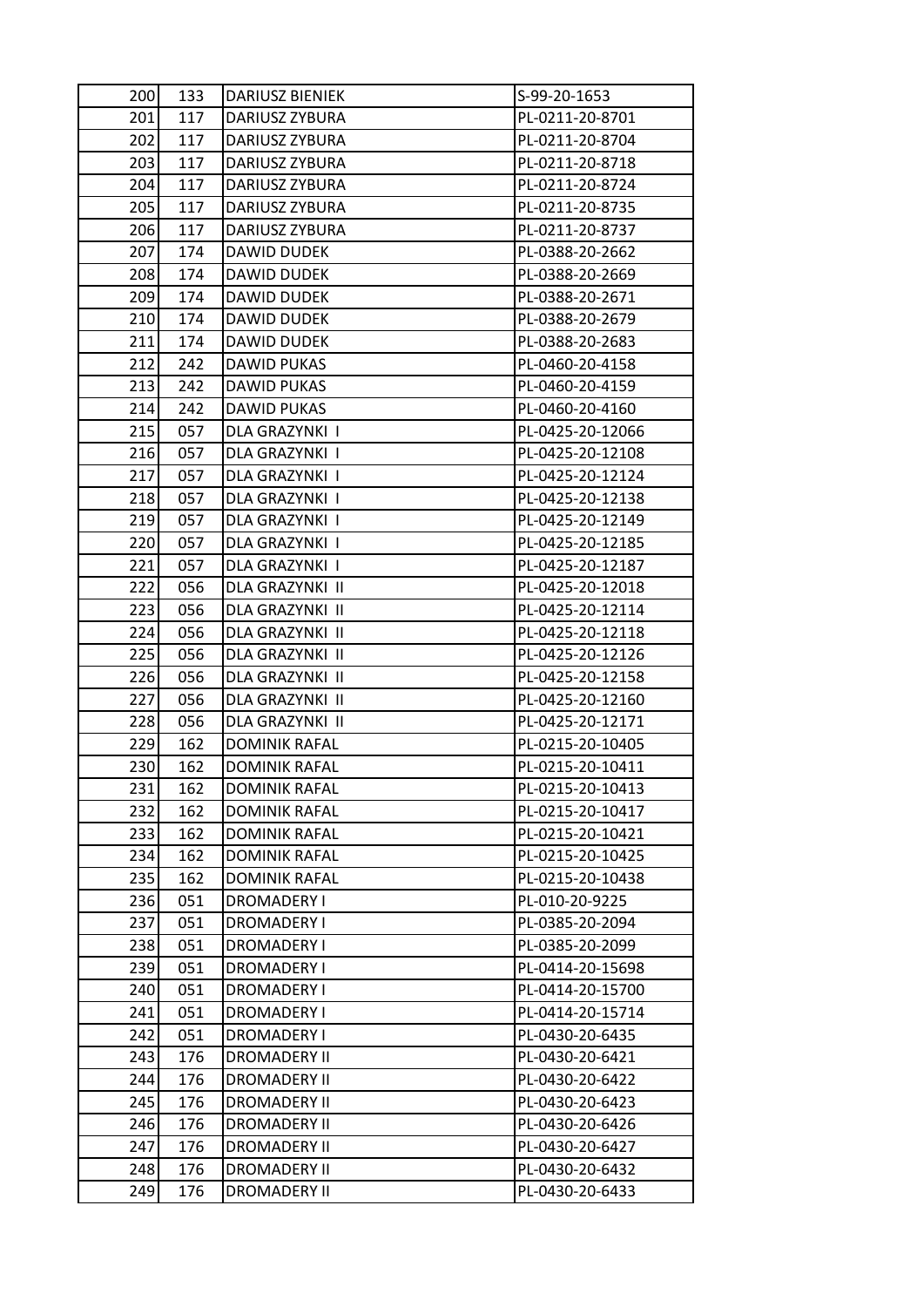| 250 | 096 | DYJAK ADAM                | PL-0215-20-10603 |
|-----|-----|---------------------------|------------------|
| 251 | 096 | DYJAK ADAM                | PL-0215-20-7667  |
| 252 | 096 | DYJAK ADAM                | PL-0215-20-7668  |
| 253 | 034 | DZIERZAK KRZYSZTOF        | PL-0152-20-6115  |
| 254 | 034 | DZIERZAK KRZYSZTOF        | PL-0152-20-6116  |
| 255 | 034 | <b>DZIERZAK KRZYSZTOF</b> | PL-0497-20-2220  |
| 256 | 034 | DZIERZAK KRZYSZTOF        | PL-0497-20-2222  |
| 257 | 034 | <b>DZIERZAK KRZYSZTOF</b> | PL-0497-20-2242  |
| 258 | 034 | <b>DZIERZAK KRZYSZTOF</b> | PL-0497-20-767   |
| 259 | 034 | DZIERZAK KRZYSZTOF        | PL-0497-20-768   |
| 260 | 082 | EDWARD DEREWLANY          | PL-0248-20-372   |
| 261 | 082 | EDWARD DEREWLANY          | PL-0248-20-373   |
| 262 | 082 | EDWARD DEREWLANY          | PL-0248-20-376   |
| 263 | 082 | EDWARD DEREWLANY          | PL-0248-20-378   |
| 264 | 082 | EDWARD DEREWLANY          | PL-0248-20-379   |
| 265 | 082 | <b>EDWARD DEREWLANY</b>   | PL-0248-20-383   |
| 266 | 082 | EDWARD DEREWLANY          | PL-0248-20-384   |
| 267 | 208 | FILIP JARCZOK             | PL-047-20-3303   |
| 268 | 208 | FILIP JARCZOK             | PL-047-20-3309   |
| 269 | 208 | FILIP JARCZOK             | PL-047-20-3312   |
| 270 | 208 | FILIP JARCZOK             | PL-047-20-3313   |
| 271 | 208 | <b>FILIP JARCZOK</b>      | PL-047-20-3349   |
| 272 | 208 | FILIP JARCZOK             | PL-047-20-3350   |
| 273 | 208 | FILIP JARCZOK             | PL-047-20-3359   |
| 274 | 014 | <b>FLOREK RYSZARD</b>     | PL-0411-20-1210  |
| 275 | 014 | <b>FLOREK RYSZARD</b>     | PL-0411-20-1231  |
| 276 | 014 | <b>FLOREK RYSZARD</b>     | PL-0411-20-1237  |
| 277 | 014 | <b>FLOREK RYSZARD</b>     | PL-0411-20-1242  |
| 278 | 014 | <b>FLOREK RYSZARD</b>     | PL-0411-20-1252  |
| 279 | 014 | <b>FLOREK RYSZARD</b>     | PL-0411-20-1253  |
| 280 | 014 | <b>FLOREK RYSZARD</b>     | PL-0411-20-1275  |
| 281 | 009 | <b>GARDYJAS NATALIA</b>   | PL-0143-20-7008  |
| 282 | 009 | <b>GARDYJAS NATALIA</b>   | PL-0143-20-7015  |
| 283 | 009 | <b>GARDYJAS NATALIA</b>   | PL-0143-20-7107  |
| 284 | 009 | <b>GARDYJAS NATALIA</b>   | PL-0143-20-7109  |
| 285 | 009 | <b>GARDYJAS NATALIA</b>   | PL-0143-20-7113  |
| 286 | 009 | <b>GARDYJAS NATALIA</b>   | PL-0143-20-7115  |
| 287 | 009 | <b>GARDYJAS NATALIA</b>   | PL-0143-20-7150  |
| 288 | 049 | <b>GIBA</b>               | PL-0243-20-3053  |
| 289 | 049 | <b>GIBA</b>               | PL-0243-20-3054  |
| 290 | 049 | <b>GIBA</b>               | PL-0243-20-3410  |
| 291 | 049 | <b>GIBA</b>               | PL-0243-20-3411  |
| 292 | 049 | <b>GIBA</b>               | PL-0243-20-3431  |
| 293 | 049 | <b>GIBA</b>               | PL-0243-20-3500  |
| 294 | 049 | <b>GIBA</b>               | PL-0277-20-9473  |
| 295 | 049 | GIBA                      | PL-0277-20-9489  |
| 296 | 036 | <b>GODLEWSKI GRZEGORZ</b> | PL-0246-20-1459  |
| 297 | 025 | <b>GORA MARCIN</b>        | PL-0311-20-4219  |
| 298 | 025 | <b>GORA MARCIN</b>        | PL-0311-20-4223  |
| 299 | 025 | <b>GORA MARCIN</b>        | PL-0311-20-4225  |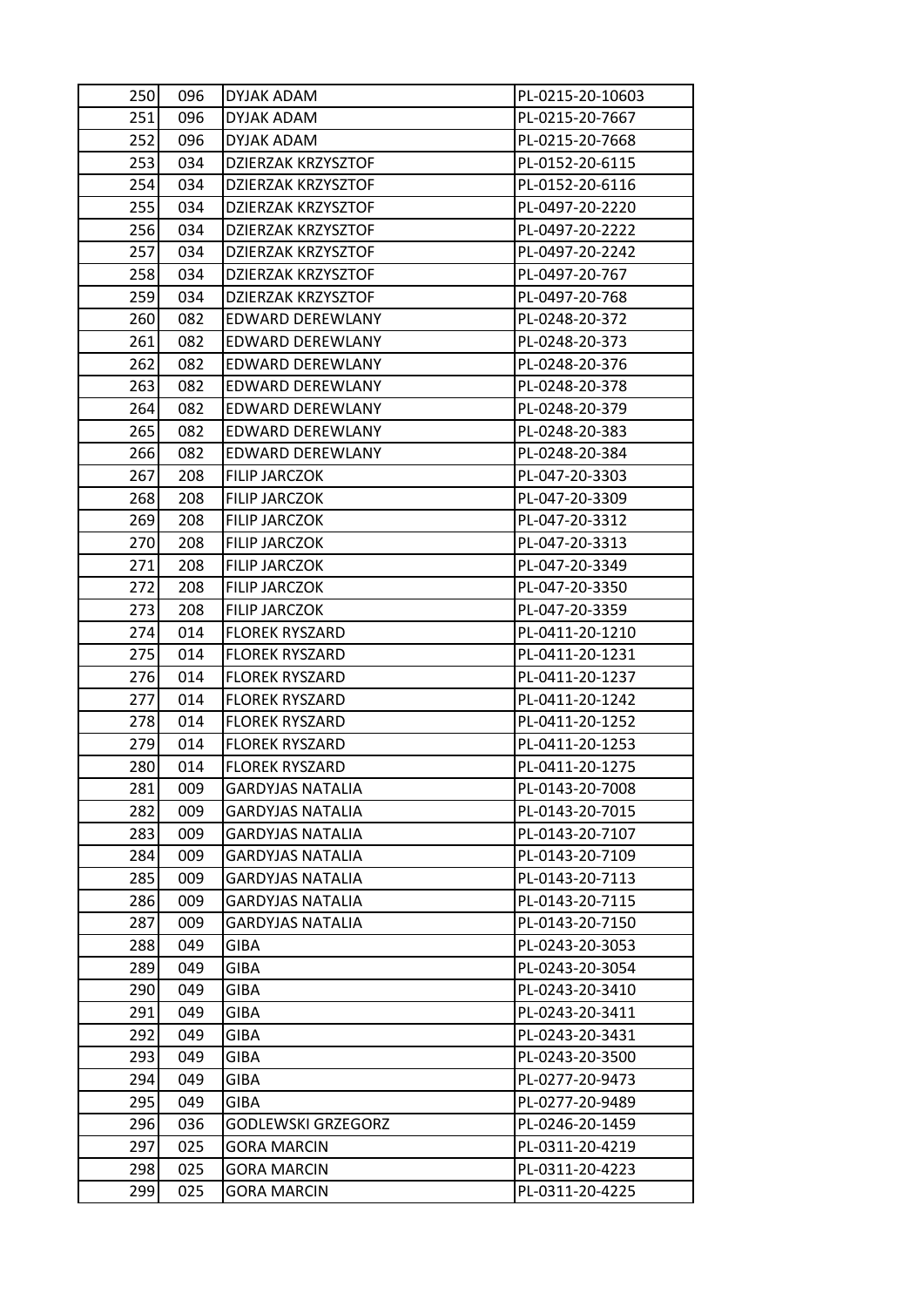| 300 | 025 | <b>GORA MARCIN</b>          | PL-0311-20-4227  |
|-----|-----|-----------------------------|------------------|
| 301 | 025 | <b>GORA MARCIN</b>          | PL-0311-20-4232  |
| 302 | 025 | <b>GORA MARCIN</b>          | PL-0311-20-4245  |
| 303 | 025 | <b>GORA MARCIN</b>          | PL-0311-20-4276  |
| 304 | 121 | <b>GRZEGORZ KRAJEWSKI</b>   | PL-0210-20-3788  |
| 305 | 121 | <b>GRZEGORZ KRAJEWSKI</b>   | PL-0210-20-3790  |
| 306 | 121 | <b>GRZEGORZ KRAJEWSKI</b>   | PL-0210-20-3791  |
| 307 | 121 | <b>GRZEGORZ KRAJEWSKI</b>   | PL-0210-20-3792  |
| 308 | 121 | <b>GRZEGORZ KRAJEWSKI</b>   | PL-0210-20-3794  |
| 309 | 121 | <b>GRZEGORZ KRAJEWSKI</b>   | PL-0210-20-3796  |
| 310 | 121 | <b>GRZEGORZ KRAJEWSKI</b>   | PL-0215-20-11427 |
| 311 | 071 | <b>GRZEGORZ KUSAJ</b>       | PL-0211-20-8951  |
| 312 | 071 | <b>GRZEGORZ KUSAJ</b>       | PL-0211-20-8953  |
| 313 | 071 | <b>GRZEGORZ KUSAJ</b>       | PL-0211-20-8958  |
| 314 | 071 | <b>GRZEGORZ KUSAJ</b>       | PL-0211-20-8960  |
| 315 | 071 | <b>GRZEGORZ KUSAJ</b>       | PL-0211-20-8961  |
| 316 | 071 | <b>GRZEGORZ KUSAJ</b>       | PL-0211-20-8973  |
| 317 | 071 | <b>GRZEGORZ KUSAJ</b>       | PL-0211-20-8994  |
| 318 | 091 | <b>GUINNES OLYMPIC TEAM</b> | PL-0129-20-2874  |
| 319 | 091 | <b>GUINNES OLYMPIC TEAM</b> | PL-0129-20-2890  |
| 320 | 091 | <b>GUINNES OLYMPIC TEAM</b> | PL-0139-20-1807  |
| 321 | 091 | <b>GUINNES OLYMPIC TEAM</b> | PL-0139-20-1820  |
| 322 | 091 | <b>GUINNES OLYMPIC TEAM</b> | PL-0238-20-2808  |
| 323 | 091 | <b>GUINNES OLYMPIC TEAM</b> | PL-0238-20-2822  |
| 324 | 091 | <b>GUINNES OLYMPIC TEAM</b> | PL-0238-20-2837  |
| 325 | 046 | <b>HOLA PIOTR</b>           | PL-0411-20-3505  |
| 326 | 046 | <b>HOLA PIOTR</b>           | PL-0411-20-3520  |
| 327 | 046 | <b>HOLA PIOTR</b>           | PL-0411-20-3521  |
| 328 | 046 | <b>HOLA PIOTR</b>           | PL-0411-20-3523  |
| 329 | 046 | <b>HOLA PIOTR</b>           | PL-0411-20-3532  |
| 330 | 046 | <b>HOLA PIOTR</b>           | PL-08-20-5916    |
| 331 | 046 | <b>HOLA PIOTR</b>           | PL-08-20-5917    |
| 332 | 215 | JGJL                        | PL-20-381-1062   |
| 333 | 215 | JGJL                        | PL-20-381-1064   |
| 334 | 215 | JGJL                        | PL-20-381-1076   |
| 335 | 215 | JGJL                        | PL-20-381-1078   |
| 336 | 215 | JGJL                        | PL-20-381-172    |
| 337 | 215 | JGJL                        | PL-20-381-175    |
| 338 | 215 | JGJL                        | PL-20-381-178    |
| 339 | 184 | <b>JACEK LUKASZYK</b>       | PL-0215-20-5634  |
| 340 | 184 | <b>JACEK LUKASZYK</b>       | PL-0215-20-9098  |
| 341 | 184 | <b>JACEK LUKASZYK</b>       | PL-0215-20-9859  |
| 342 | 233 | JACHOREK ZBIGNIEW           | PL-0215-20-12409 |
| 343 | 233 | JACHOREK ZBIGNIEW           | PL-0215-20-12412 |
| 344 | 233 | JACHOREK ZBIGNIEW           | PL-0215-20-12425 |
| 345 | 233 | JACHOREK ZBIGNIEW           | PL-0215-20-12451 |
| 346 | 233 | JACHOREK ZBIGNIEW           | PL-0215-20-12453 |
| 347 | 233 | JACHOREK ZBIGNIEW           | PL-0215-20-12458 |
| 348 | 233 | JACHOREK ZBIGNIEW           | PL-0215-20-12460 |
| 349 | 239 | JAN BOCHENCZAK              | PL-0236-20-1651  |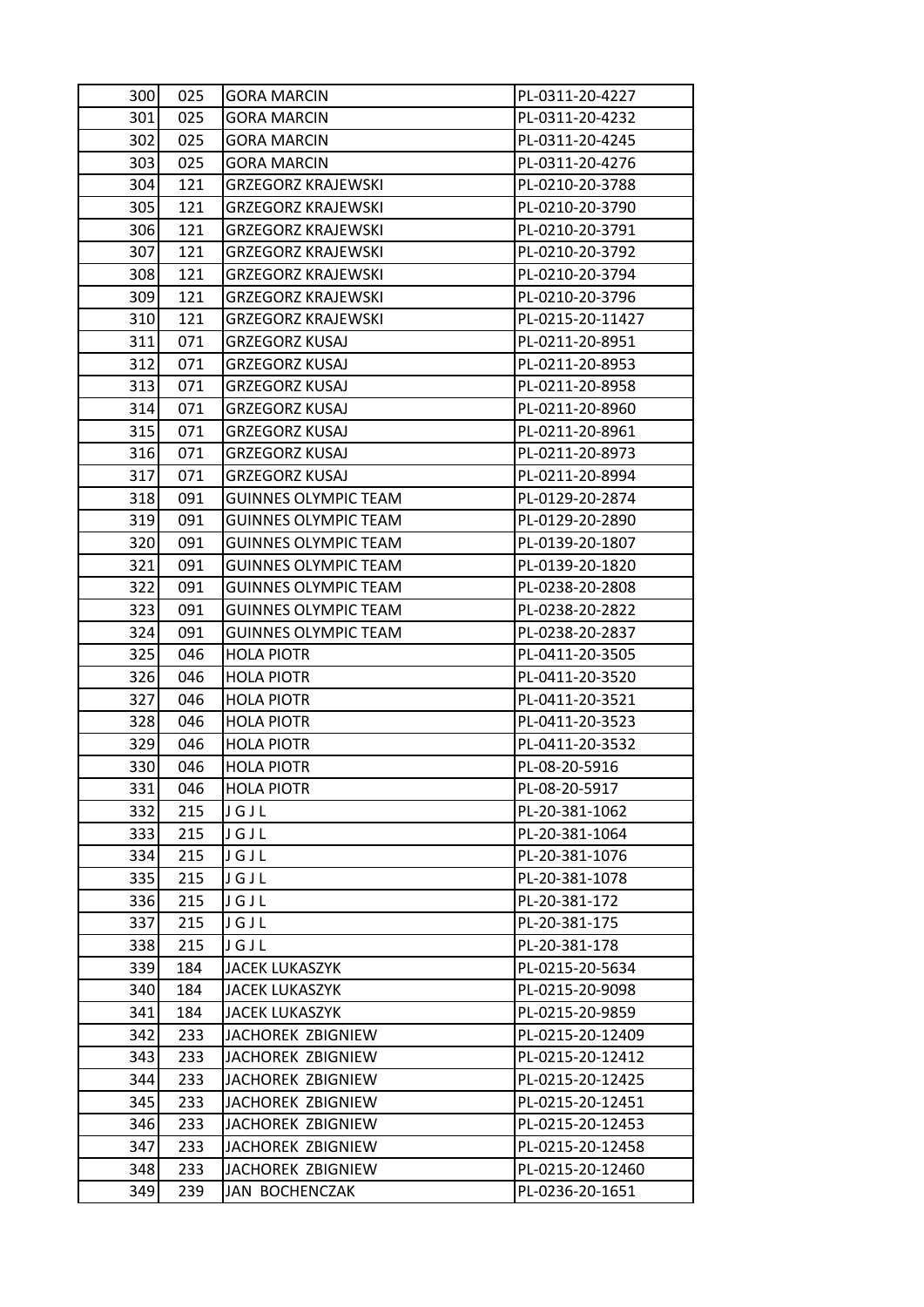| 350 | 239 | <b>JAN BOCHENCZAK</b>     | PL-0236-20-1660  |
|-----|-----|---------------------------|------------------|
| 351 | 239 | JAN BOCHENCZAK            | PL-0236-20-1668  |
| 352 | 239 | JAN BOCHENCZAK            | PL-0236-20-1742  |
| 353 | 239 | JAN BOCHENCZAK            | PL-0236-20-1835  |
| 354 | 239 | JAN BOCHENCZAK            | PL-0236-20-1932  |
| 355 | 239 | JAN BOCHENCZAK            | PL-0236-20-2789  |
| 356 | 243 | <b>JAREK GIERCZAK</b>     | PL-0211-20-8174  |
| 357 | 085 | JOZEF & MARCIN team       | PL-0100-20-12142 |
| 358 | 085 | JOZEF & MARCIN team       | PL-0100-20-12287 |
| 359 | 085 | JOZEF & MARCIN team       | PL-099-20-5653   |
| 360 | 085 | JOZEF & MARCIN team       | PL-099-20-5655   |
| 361 | 085 | JOZEF & MARCIN team       | PL-099-20-5664   |
| 362 | 085 | JOZEF & MARCIN team       | PL-099-20-5667   |
| 363 | 085 | JOZEF & MARCIN team       | PL-099-20-969    |
| 364 | 029 | <b>JURECZKA KRZYSZTOF</b> | PL-087-20-6110   |
| 365 | 029 | <b>JURECZKA KRZYSZTOF</b> | PL-087-20-6164   |
| 366 | 029 | <b>JURECZKA KRZYSZTOF</b> | PL-087-20-6168   |
| 367 | 029 | <b>JURECZKA KRZYSZTOF</b> | PL-087-20-6169   |
| 368 | 029 | <b>JURECZKA KRZYSZTOF</b> | PL-087-20-6180   |
| 369 | 029 | <b>JURECZKA KRZYSZTOF</b> | PL-087-20-6197   |
| 370 | 029 | <b>JURECZKA KRZYSZTOF</b> | PL-087-20-6198   |
| 371 | 029 | <b>JURECZKA KRZYSZTOF</b> | PL-087-20-6199   |
| 372 | 003 | <b>JUSTYNA KORYCKA</b>    | PL-0490-20-5654  |
| 373 | 003 | <b>JUSTYNA KORYCKA</b>    | PL-0490-20-5655  |
| 374 | 003 | <b>JUSTYNA KORYCKA</b>    | PL-0490-20-5656  |
| 375 | 003 | <b>JUSTYNA KORYCKA</b>    | PL-0490-20-5658  |
| 376 | 003 | <b>JUSTYNA KORYCKA</b>    | PL-0490-20-5659  |
| 377 | 003 | <b>JUSTYNA KORYCKA</b>    | PL-0490-20-5660  |
| 378 | 066 | KAMIL RAFAL               | PL-0215-20-10401 |
| 379 | 066 | <b>KAMIL RAFAL</b>        | PL-0215-20-10407 |
| 380 | 066 | KAMIL RAFAL               | PL-0215-20-10410 |
| 381 | 066 | <b>KAMIL RAFAL</b>        | PL-0215-20-10416 |
| 382 | 066 | <b>KAMIL RAFAL</b>        | PL-0215-20-10424 |
| 383 | 066 | <b>KAMIL RAFAL</b>        | PL-0215-20-10440 |
| 384 | 066 | KAMIL RAFAL               | PL-0215-20-10448 |
| 385 | 154 | <b>KAROLEK</b>            | PL-0211-20-7581  |
| 386 | 154 | <b>KAROLEK</b>            | PL-0211-20-7582  |
| 387 | 154 | <b>KAROLEK</b>            | PL-0211-20-7585  |
| 388 | 154 | <b>KAROLEK</b>            | PL-0211-20-7587  |
| 389 | 154 | <b>KAROLEK</b>            | PL-0211-20-7601  |
| 390 | 154 | <b>KAROLEK</b>            | PL-0211-20-7603  |
| 391 | 154 | <b>KAROLEK</b>            | PL-0211-20-7616  |
| 392 | 198 | <b>KAROLINA SMYK</b>      | PL-0497-20-1886  |
| 393 | 198 | KAROLINA SMYK             | PL-0497-20-1891  |
| 394 | 198 | <b>KAROLINA SMYK</b>      | PL-0497-20-1991  |
| 395 | 198 | <b>KAROLINA SMYK</b>      | PL-0497-20-1992  |
| 396 | 198 | <b>KAROLINA SMYK</b>      | PL-0497-20-1994  |
| 397 | 198 | <b>KAROLINA SMYK</b>      | PL-0497-20-1995  |
| 398 | 198 | KAROLINA SMYK             | PL-0497-20-1997  |
| 399 | 111 | <b>KOMOR TEAM</b>         | PL-0496-20-437   |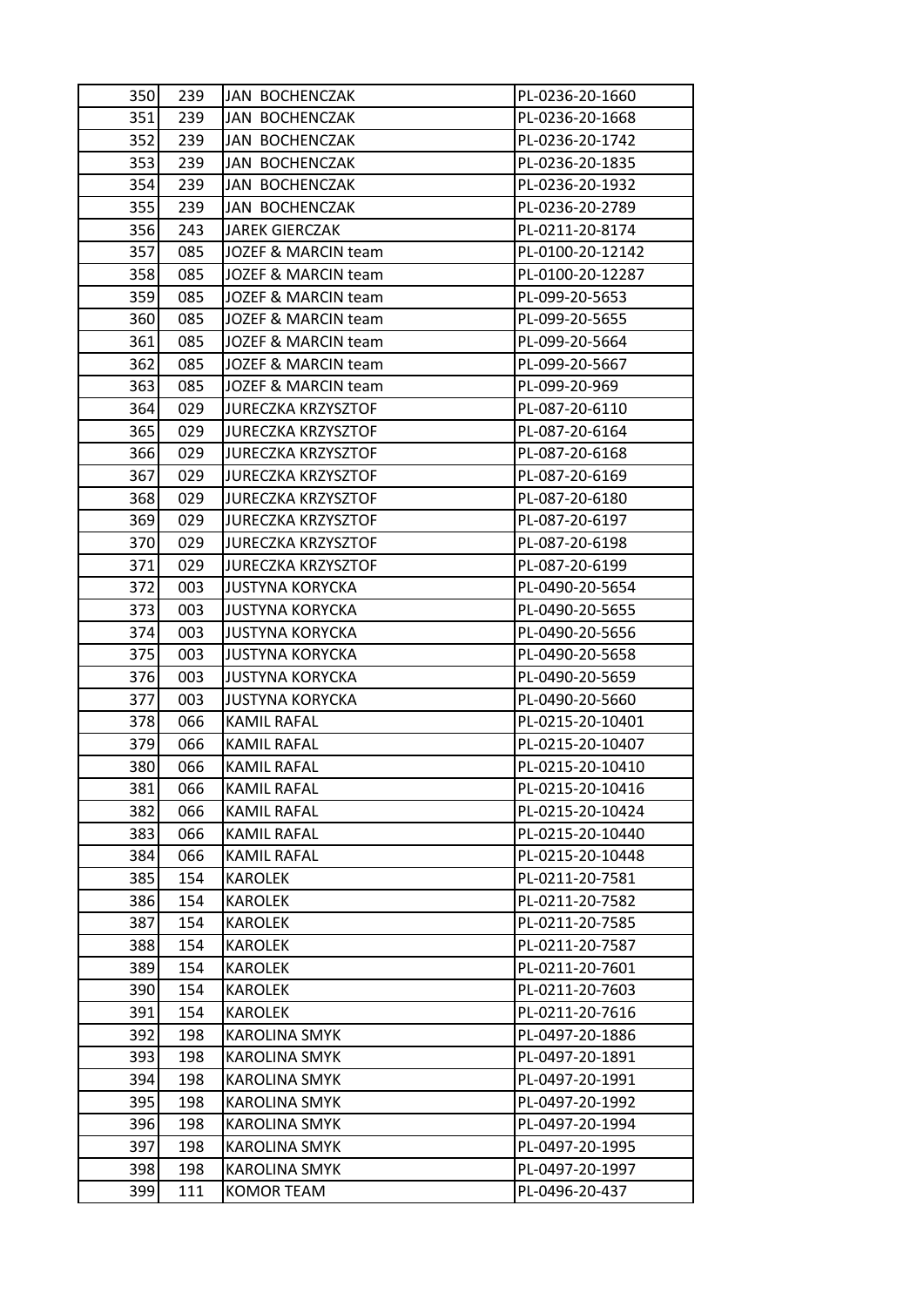| 400 | 111 | KOMOR TEAM                | PL-0496-20-455   |
|-----|-----|---------------------------|------------------|
| 401 | 111 | KOMOR TEAM                | PL-0496-20-468   |
| 402 | 111 | KOMOR TEAM                | PL-0496-20-469   |
| 403 | 111 | KOMOR TEAM                | PL-0496-20-471   |
| 404 | 111 | <b>KOMOR TEAM</b>         | PL-0496-20-476   |
| 405 | 111 | KOMOR TEAM                | PL-0496-20-477   |
| 406 | 149 | <b>KORBUS KRZYSZTOF</b>   | PL-0211-20-12545 |
| 407 | 149 | <b>KORBUS KRZYSZTOF</b>   | PL-0211-20-12547 |
| 408 | 149 | <b>KORBUS KRZYSZTOF</b>   | PL-0211-20-14347 |
| 409 | 149 | <b>KORBUS KRZYSZTOF</b>   | PL-0211-20-14368 |
| 410 | 149 | <b>KORBUS KRZYSZTOF</b>   | PL-0318-20-3210  |
| 411 | 149 | <b>KORBUS KRZYSZTOF</b>   | PL-0318-20-3241  |
| 412 | 149 | <b>KORBUS KRZYSZTOF</b>   | PL-0318-20-3395  |
| 413 | 064 | KOSOBUCKI-OLKOWSKI        | PL-0321-20-8442  |
| 414 | 064 | KOSOBUCKI-OLKOWSKI        | PL-0321-20-8470  |
| 415 | 064 | KOSOBUCKI-OLKOWSKI        | PL-0321-20-8471  |
| 416 | 064 | KOSOBUCKI-OLKOWSKI        | PL-0321-20-8563  |
| 417 | 064 | KOSOBUCKI-OLKOWSKI        | PL-0321-20-8565  |
| 418 | 064 | KOSOBUCKI-OLKOWSKI        | PL-0321-20-8573  |
| 419 | 010 | <b>KRAWCZYK RYSZARD</b>   | PL-0210-20-1140  |
| 420 | 012 | <b>KRAWIECZEK LUCJAN</b>  | PL-0129-20-1788  |
| 421 | 012 | <b>KRAWIECZEK LUCJAN</b>  | PL-0129-20-1795  |
| 422 | 012 | <b>KRAWIECZEK LUCJAN</b>  | PL-0143-20-6038  |
| 423 | 012 | <b>KRAWIECZEK LUCJAN</b>  | PL-0143-20-6051  |
| 424 | 012 | <b>KRAWIECZEK LUCJAN</b>  | PL-0143-20-6052  |
| 425 | 012 | <b>KRAWIECZEK LUCJAN</b>  | PL-0143-20-6056  |
| 426 | 012 | <b>KRAWIECZEK LUCJAN</b>  | PL-0143-20-6058  |
| 427 | 077 | KROLIKOWSKI-ROBAKIEWICZ   | PL-0475-20-11226 |
| 428 | 077 | KROLIKOWSKI-ROBAKIEWICZ   | PL-0475-20-11238 |
| 429 | 077 | KROLIKOWSKI-ROBAKIEWICZ   | PL-0475-20-11239 |
| 430 | 077 | KROLIKOWSKI-ROBAKIEWICZ   | PL-0475-20-11241 |
| 431 | 077 | KROLIKOWSKI-ROBAKIEWICZ   | PL-0475-20-11242 |
| 432 | 077 | KROLIKOWSKI-ROBAKIEWICZ   | PL-0475-20-11247 |
| 433 | 077 | KROLIKOWSKI-ROBAKIEWICZ   | PL-0475-20-11248 |
| 434 | 077 | KROLIKOWSKI-ROBAKIEWICZ   | PL-0475-20-11253 |
| 435 | 190 | <b>KRYSTIAN KROWICKI</b>  | PL-0413-20-7479  |
| 436 | 190 | <b>KRYSTIAN KROWICKI</b>  | PL-0413-20-7480  |
| 437 | 190 | <b>KRYSTIAN KROWICKI</b>  | PL-0413-20-7483  |
| 438 | 190 | <b>KRYSTIAN KROWICKI</b>  | PL-0413-20-7485  |
| 439 | 190 | <b>KRYSTIAN KROWICKI</b>  | PL-0413-20-7486  |
| 440 | 190 | <b>KRYSTIAN KROWICKI</b>  | PL-0413-20-7497  |
| 441 | 190 | <b>KRYSTIAN KROWICKI</b>  | PL-0413-20-7498  |
| 442 | 231 | <b>KRZYHOL</b>            | PL-0317-20-2523  |
| 443 | 231 | <b>KRZYHOL</b>            | PL-0317-20-2526  |
| 444 | 231 | <b>KRZYHOL</b>            | PL-0317-20-2536  |
| 445 | 231 | <b>KRZYHOL</b>            | PL-0317-20-2537  |
| 446 | 231 | <b>KRZYHOL</b>            | PL-0317-20-2551  |
| 447 | 231 | <b>KRZYHOL</b>            | PL-0317-20-2553  |
| 448 | 231 | <b>KRZYHOL</b>            | PL-0317-20-2562  |
| 449 | 210 | <b>KRZYSZTOF KOSTECKI</b> | PL-0208-20-1251  |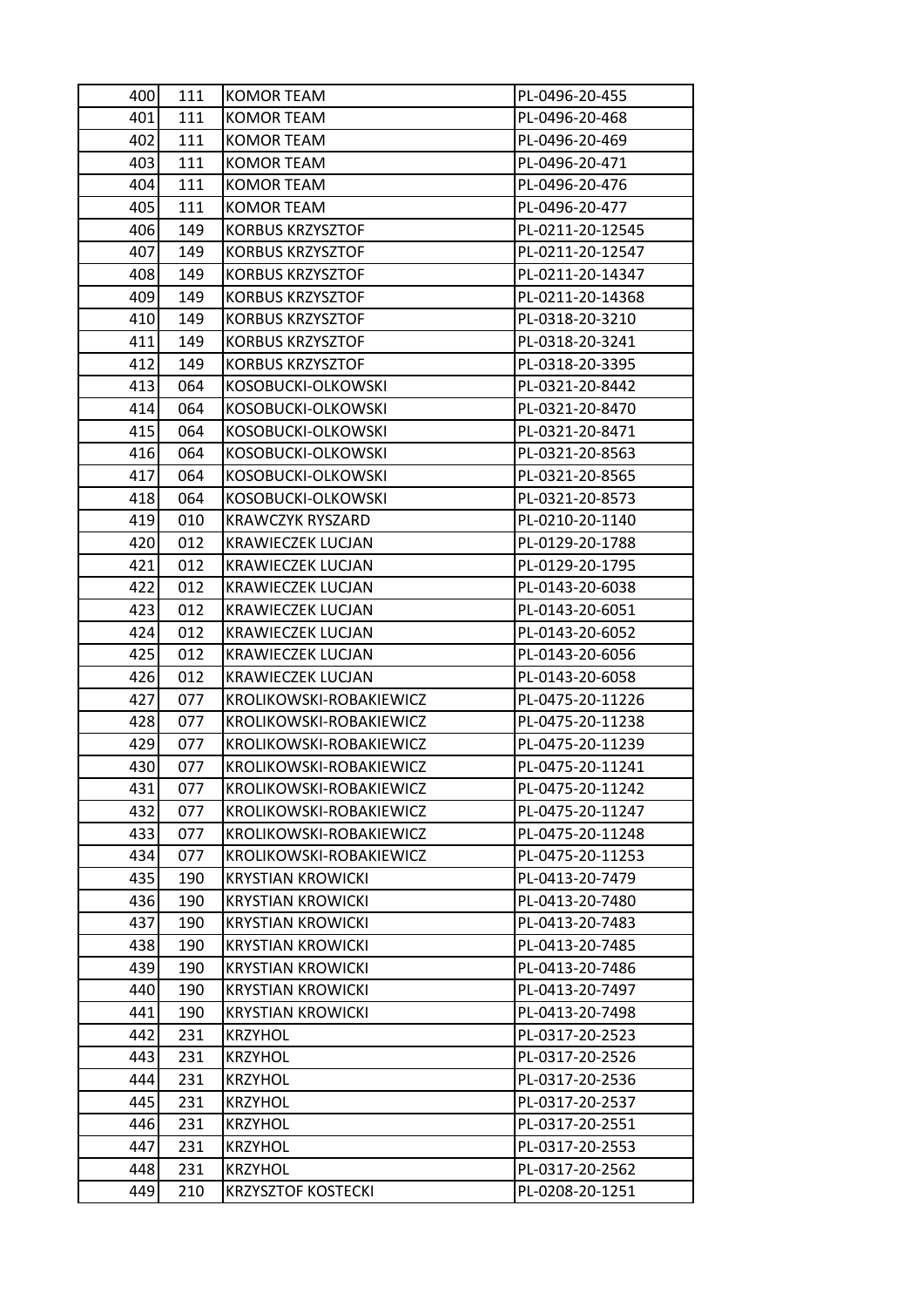| 450 | 210 | <b>KRZYSZTOF KOSTECKI</b> | PL-0208-20-1253  |
|-----|-----|---------------------------|------------------|
| 451 | 210 | <b>KRZYSZTOF KOSTECKI</b> | PL-0208-20-1254  |
| 452 | 210 | <b>KRZYSZTOF KOSTECKI</b> | PL-0208-20-1255  |
| 453 | 210 | <b>KRZYSZTOF KOSTECKI</b> | PL-0208-20-1256  |
| 454 | 210 | <b>KRZYSZTOF KOSTECKI</b> | PL-0208-20-3706  |
| 455 | 210 | <b>KRZYSZTOF KOSTECKI</b> | PL-0208-20-3712  |
| 456 | 237 | <b>KUBACEK LUBOMIR</b>    | CZ-0234-20-5969  |
| 457 | 237 | <b>KUBACEK LUBOMIR</b>    | CZ-0234-20-5975  |
| 458 | 237 | <b>KUBACEK LUBOMIR</b>    | CZ-0234-20-5983  |
| 459 | 237 | <b>KUBACEK LUBOMIR</b>    | CZ-0234-20-5991  |
| 460 | 237 | <b>KUBACEK LUBOMIR</b>    | CZ-0234-20-5993  |
| 461 | 237 | <b>KUBACEK LUBOMIR</b>    | CZ-0234-20-5996  |
| 462 | 237 | <b>KUBACEK LUBOMIR</b>    | CZ-0234-20-6002  |
| 463 | 109 | KUCHARSKI DAREK TIM       | PL-0281-20-10303 |
| 464 | 109 | KUCHARSKI DAREK TIM       | PL-0281-20-10304 |
| 465 | 109 | KUCHARSKI DAREK TIM       | PL-0281-20-12214 |
| 466 | 109 | KUCHARSKI DAREK TIM       | PL-0281-20-12271 |
| 467 | 109 | KUCHARSKI DAREK TIM       | PL-0281-20-12420 |
| 468 | 109 | KUCHARSKI DAREK TIM       | PL-0281-20-8804  |
| 469 | 109 | KUCHARSKI DAREK TIM       | PL-0281-20-8892  |
| 470 | 181 | KURKOWSKI SLAWOMIR        | PL-0321-20-5986  |
| 471 | 181 | <b>KURKOWSKI SLAWOMIR</b> | PL-0321-20-5994  |
| 472 | 181 | KURKOWSKI SLAWOMIR        | PL-0321-20-5995  |
| 473 | 181 | <b>KURKOWSKI SLAWOMIR</b> | PL-0321-20-5997  |
| 474 | 181 | <b>KURKOWSKI SLAWOMIR</b> | PL-0321-20-5998  |
| 475 | 181 | <b>KURKOWSKI SLAWOMIR</b> | PL-0321-20-5999  |
| 476 | 181 | <b>KURKOWSKI SLAWOMIR</b> | PL-0321-20-6000  |
| 477 | 011 | <b>KWIETNIOWSKI RAFAL</b> | PL-0215-20-12246 |
| 478 | 011 | <b>KWIETNIOWSKI RAFAL</b> | PL-0215-20-12249 |
| 479 | 011 | <b>KWIETNIOWSKI RAFAL</b> | PL-0215-20-612   |
| 480 | 011 | <b>KWIETNIOWSKI RAFAL</b> | PL-0215-20-643   |
| 481 | 011 | KWIETNIOWSKI RAFAL        | PL-0215-20-656   |
| 482 | 011 | <b>KWIETNIOWSKI RAFAL</b> | PL-0215-20-663   |
| 483 | 011 | <b>KWIETNIOWSKI RAFAL</b> | PL-0215-20-700   |
| 484 | 072 | <b>LASECKI JERZY</b>      | PL-0468-20-5921  |
| 485 | 072 | <b>LASECKI JERZY</b>      | PL-0468-20-5923  |
| 486 | 072 | <b>LASECKI JERZY</b>      | PL-0468-20-5948  |
| 487 | 072 | <b>LASECKI JERZY</b>      | PL-0468-20-5951  |
| 488 | 072 | LASECKI JERZY             | PL-0468-20-5979  |
| 489 | 072 | <b>LASECKI JERZY</b>      | PL-0468-20-5984  |
| 490 | 072 | <b>LASECKI JERZY</b>      | PL-0468-20-5987  |
| 491 | 033 | <b>LEON -KRZYSIEK</b>     | PL-087-20-5802   |
| 492 | 033 | <b>LEON -KRZYSIEK</b>     | PL-087-20-5804   |
| 493 | 033 | <b>LEON -KRZYSIEK</b>     | PL-087-20-5806   |
| 494 | 033 | <b>LEON -KRZYSIEK</b>     | PL-087-20-6185   |
| 495 | 033 | <b>LEON -KRZYSIEK</b>     | PL-087-20-6188   |
| 496 | 033 | <b>LEON -KRZYSIEK</b>     | PL-087-20-6194   |
| 497 | 033 | <b>LEON -KRZYSIEK</b>     | PL-087-20-6200   |
| 498 | 015 | LOBODA ADAM               | PL-033-20-4076   |
| 499 | 015 | LOBODA ADAM               | PL-033-20-4095   |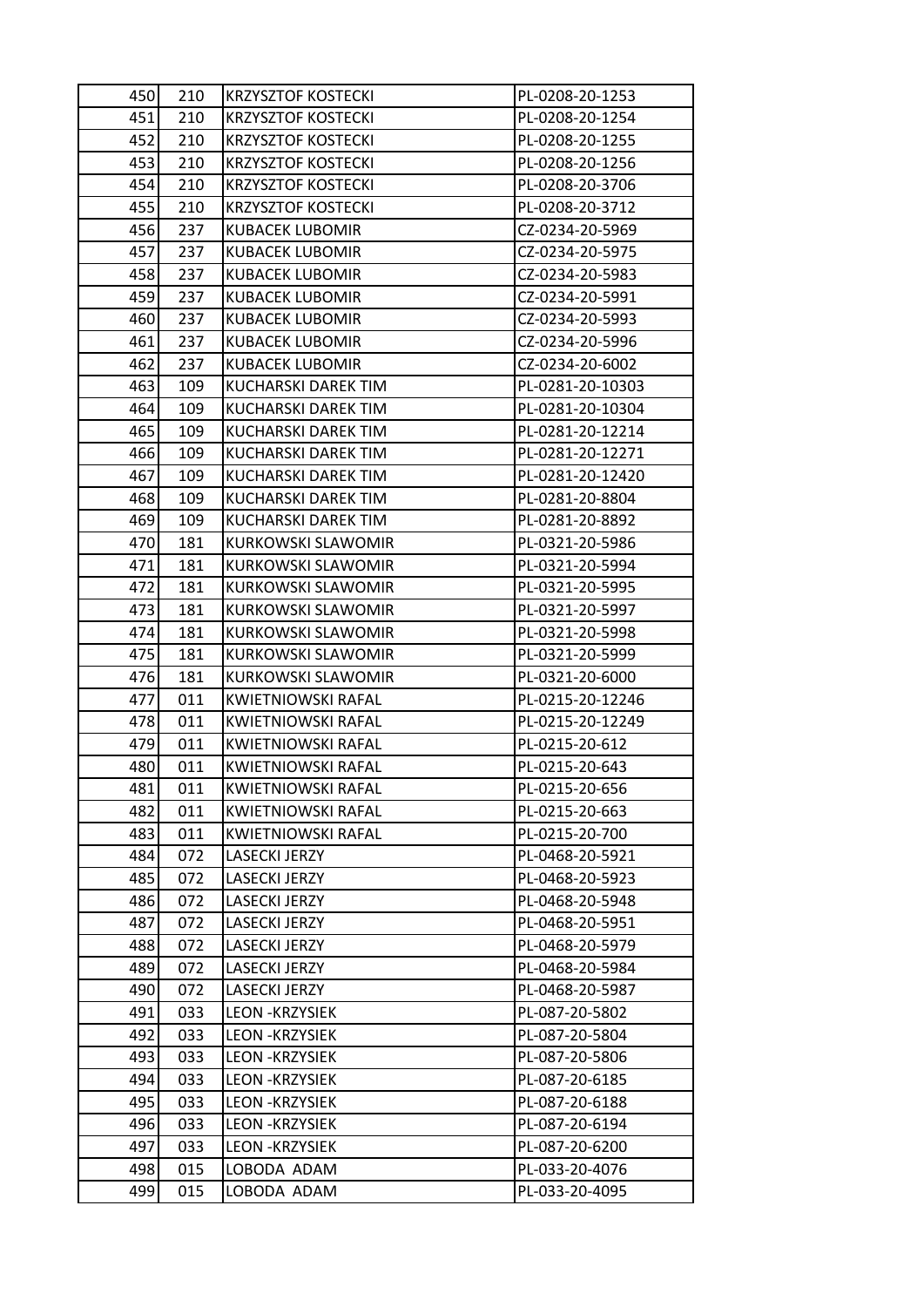| 500 | 015          | LOBODA ADAM            | PL-033-20-4097   |
|-----|--------------|------------------------|------------------|
| 501 | 200          | LUKASZ I MONIKA LIPIAN | PL-0208-20-6505  |
| 502 | 200          | LUKASZ I MONIKA LIPIAN | PL-0208-20-6508  |
| 503 | 200          | LUKASZ I MONIKA LIPIAN | PL-0208-20-6523  |
| 504 | 200          | LUKASZ I MONIKA LIPIAN | PL-0208-20-6526  |
| 505 | 200          | LUKASZ I MONIKA LIPIAN | PL-0208-20-6529  |
| 506 | 200          | LUKASZ I MONIKA LIPIAN | PL-0208-20-6530  |
| 507 | 200          | LUKASZ I MONIKA LIPIAN | PL-0208-20-6563  |
| 508 | 214          | MACIUSZEK MICHAL       | PL-0232-20-6301  |
| 509 | 214          | MACIUSZEK MICHAL       | PL-0232-20-6303  |
| 510 | 214          | MACIUSZEK MICHAL       | PL-0232-20-6305  |
| 511 | 214          | MACIUSZEK MICHAL       | PL-0232-20-6314  |
| 512 | 214          | MACIUSZEK MICHAL       | PL-0232-20-6317  |
| 513 | 214          | MACIUSZEK MICHAL       | PL-0232-20-6320  |
| 514 | 214          | MACIUSZEK MICHAL       | PL-0232-20-6323  |
| 515 | 1            | MALEC MAREK II         | PL-0215-20-10817 |
| 516 | $\mathbf{1}$ | MALEC MAREK II         | PL-0215-20-10850 |
| 517 | 1            | MALEC MAREK II         | PL-0215-20-10851 |
| 518 | $\mathbf{1}$ | MALEC MAREK II         | PL-0215-20-10859 |
| 519 | $\mathbf{1}$ | MALEC MAREK II         | PL-0215-20-10881 |
| 520 | $\mathbf{1}$ | MALEC MAREK II         | PL-0215-20-2322  |
| 521 | $\mathbf{1}$ | MALEC MAREK II         | PL-0397-20-774   |
| 522 | 059          | <b>MALEC MAREK</b>     | PL-0215-20-10842 |
| 523 | 059          | <b>MALEC MAREK</b>     | PL-0215-20-10858 |
| 524 | 059          | <b>MALEC MAREK</b>     | PL-0215-20-10890 |
| 525 | 059          | <b>MALEC MAREK</b>     | PL-0215-20-10896 |
| 526 | 059          | <b>MALEC MAREK</b>     | PL-0215-20-10897 |
| 527 | 059          | <b>MALEC MAREK</b>     | PL-0215-20-10899 |
| 528 | 059          | <b>MALEC MAREK</b>     | PL-0397-20-776   |
| 529 | 073          | <b>MARCIN LIPKA</b>    | PL-08-20-2251    |
| 530 | 073          | <b>MARCIN LIPKA</b>    | PL-08-20-2254    |
| 531 | 073          | <b>MARCIN LIPKA</b>    | PL-08-20-2256    |
| 532 | 073          | <b>MARCIN LIPKA</b>    | PL-08-20-2257    |
| 533 | 073          | <b>MARCIN LIPKA</b>    | PL-08-20-2261    |
| 534 | 073          | <b>MARCIN LIPKA</b>    | PL-08-20-2262    |
| 535 | 073          | <b>MARCIN LIPKA</b>    | PL-08-20-2266    |
| 536 | 131          | <b>MAREK KONSEK</b>    | PL-0116-20-3835  |
| 537 | 131          | <b>MAREK KONSEK</b>    | PL-0116-20-3838  |
| 538 | 131          | <b>MAREK KONSEK</b>    | PL-0116-20-3844  |
| 539 | 131          | <b>MAREK KONSEK</b>    | PL-0116-20-3846  |
| 540 | 131          | <b>MAREK KONSEK</b>    | PL-0116-20-3848  |
| 541 | 131          | <b>MAREK KONSEK</b>    | PL-0116-20-3850  |
| 542 | 131          | <b>MAREK KONSEK</b>    | PL-0116-20-3919  |
| 543 | 137          | <b>MAREK SKRBEK</b>    | CZ-0198-20-562   |
| 544 | 137          | <b>MAREK SKRBEK</b>    | CZ-0198-20-563   |
| 545 | 137          | <b>MAREK SKRBEK</b>    | CZ-0198-20-564   |
| 546 | 137          | <b>MAREK SKRBEK</b>    | CZ-0198-20-588   |
| 547 | 119          | <b>MAREK SUDOWSKI</b>  | SK-2404-20-1224  |
| 548 | 119          | <b>MAREK SUDOWSKI</b>  | SK-2404-20-1225  |
| 549 | 119          | <b>MAREK SUDOWSKI</b>  | SK-2404-20-1260  |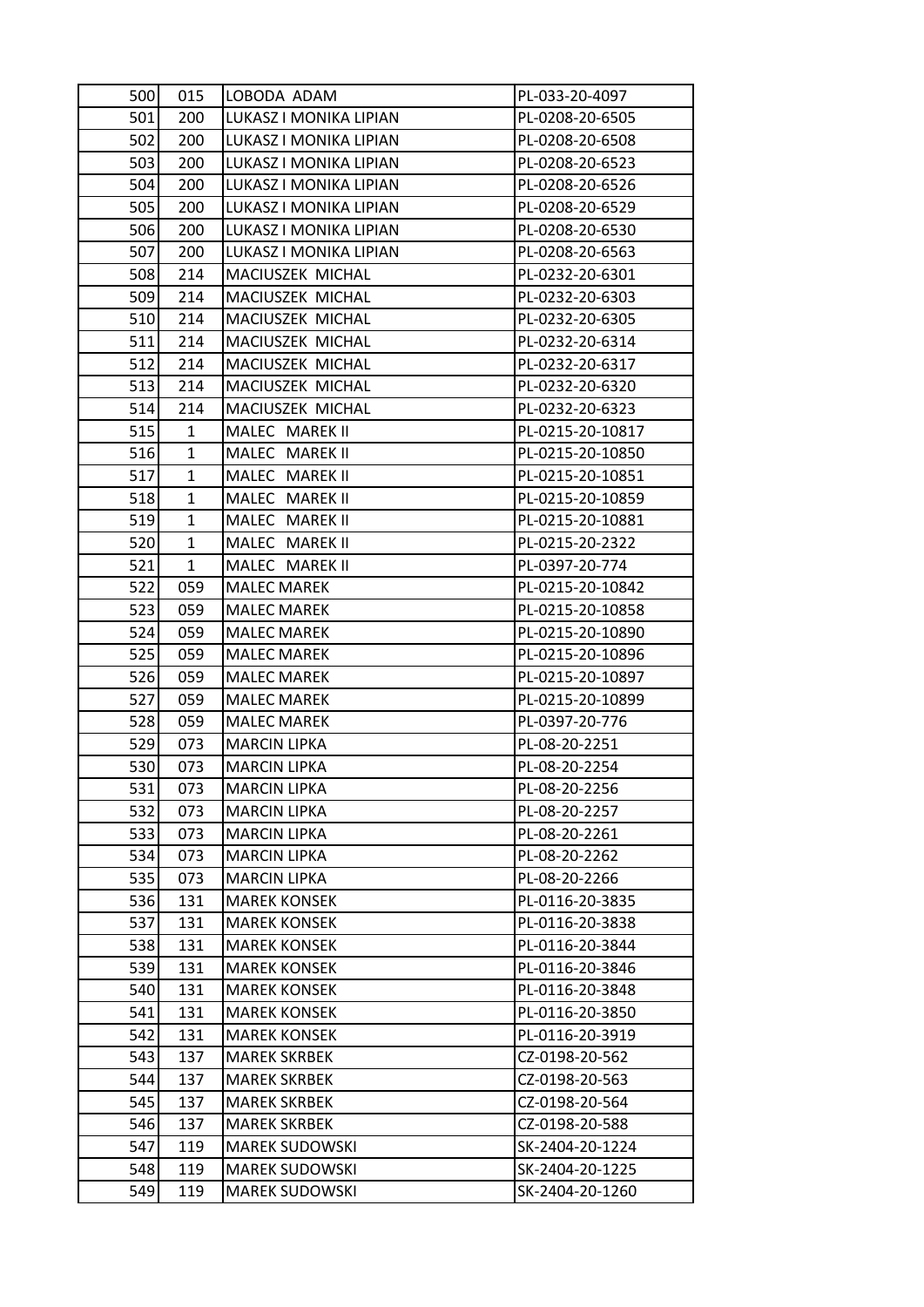| 550 | 119 | <b>MAREK SUDOWSKI</b>             | SK-2404-20-1271  |
|-----|-----|-----------------------------------|------------------|
| 551 | 119 | <b>MAREK SUDOWSKI</b>             | SK-2404-20-1273  |
| 552 | 119 | <b>MAREK SUDOWSKI</b>             | SK-2404-20-1274  |
| 553 | 119 | <b>MAREK SUDOWSKI</b>             | SK-2404-20-1275  |
| 554 | 197 | MARIAN PACZOS CHARYTATYWNE        | PL-0412-20-10240 |
| 555 | 197 | MARIAN PACZOS CHARYTATYWNE        | PL-0412-20-10255 |
| 556 | 197 | MARIAN PACZOS CHARYTATYWNE        | PL-0412-20-2839  |
| 557 | 197 | <b>MARIAN PACZOS CHARYTATYWNE</b> | PL-0412-20-2843  |
| 558 | 197 | MARIAN PACZOS CHARYTATYWNE        | PL-0412-20-2845  |
| 559 | 197 | MARIAN PACZOS CHARYTATYWNE        | PL-0412-20-3251  |
| 560 | 197 | MARIAN PACZOS CHARYTATYWNE        | PL-0412-20-3252  |
| 561 | 068 | MARIUSZ DUDA                      | PL-013-20-6004   |
| 562 | 068 | MARIUSZ DUDA                      | PL-014-20-9010   |
| 563 | 068 | <b>MARIUSZ DUDA</b>               | PL-014-20-9024   |
| 564 | 068 | MARIUSZ DUDA                      | PL-014-20-9025   |
| 565 | 068 | MARIUSZ DUDA                      | PL-014-20-9026   |
| 566 | 068 | <b>MARIUSZ DUDA</b>               | PL-014-20-9035   |
| 567 | 068 | MARIUSZ DUDA                      | PL-014-20-9041   |
| 568 | 089 | MARIUSZ SZUBA                     | PL-0215-20-10363 |
| 569 | 028 | <b>MASTER TIM-PILICHOWICE</b>     | PL-047-20-9723   |
| 570 | 156 | MATEUSZ ANDRACZKO                 | PL-0397-20-951   |
| 571 | 156 | MATEUSZ ANDRACZKO                 | PL-0397-20-956   |
| 572 | 156 | MATEUSZ ANDRACZKO                 | PL-0397-20-963   |
| 573 | 156 | MATEUSZ ANDRACZKO                 | PL-0397-20-965   |
| 574 | 156 | MATEUSZ ANDRACZKO                 | PL-0397-20-966   |
| 575 | 156 | MATEUSZ ANDRACZKO                 | PL-0397-20-969   |
| 576 | 156 | MATEUSZ ANDRACZKO                 | PL-0397-20-977   |
| 577 | 128 | MATEUSZ WALESA                    | PL-0250-20-10351 |
| 578 | 128 | MATEUSZ WALESA                    | PL-0250-20-10352 |
| 579 | 128 | MATEUSZ WALESA                    | PL-0250-20-10356 |
| 580 | 128 | <b>MATEUSZ WALESA</b>             | PL-0250-20-10362 |
| 581 | 128 | MATEUSZ WALESA                    | PL-0250-20-10368 |
| 582 | 128 | MATEUSZ WALESA                    | PL-0304-20-448   |
| 583 | 128 | MATEUSZ WALESA                    | PL-0304-20-459   |
| 584 | 022 | <b>MAZIARZ KONRAD</b>             | PL-0311-20-3805  |
| 585 | 022 | <b>MAZIARZ KONRAD</b>             | PL-0311-20-3806  |
| 586 | 022 | <b>MAZIARZ KONRAD</b>             | PL-0311-20-3822  |
| 587 | 022 | <b>MAZIARZ KONRAD</b>             | PL-0311-20-3825  |
| 588 | 022 | <b>MAZIARZ KONRAD</b>             | PL-0311-20-3831  |
| 589 | 022 | <b>MAZIARZ KONRAD</b>             | PL-0311-20-3835  |
| 590 | 022 | MAZIARZ KONRAD                    | PL-0311-20-3839  |
| 591 | 045 | <b>MAZUR KAZIK</b>                | PL-0215-20-2877  |
| 592 | 045 | <b>MAZUR KAZIK</b>                | PL-0215-20-2880  |
| 593 | 045 | <b>MAZUR KAZIK</b>                | PL-0215-20-2887  |
| 594 | 045 | <b>MAZUR KAZIK</b>                | PL-0215-20-377   |
| 595 | 045 | <b>MAZUR KAZIK</b>                | PL-0215-20-380   |
| 596 | 045 | <b>MAZUR KAZIK</b>                | PL-0215-20-383   |
| 597 | 045 | <b>MAZUR KAZIK</b>                | PL-0215-20-386   |
| 598 | 074 | MIAZEK -JANICKI                   | PL-0210-20-4361  |
| 599 | 074 | MIAZEK - JANICKI                  | PL-0210-20-5806  |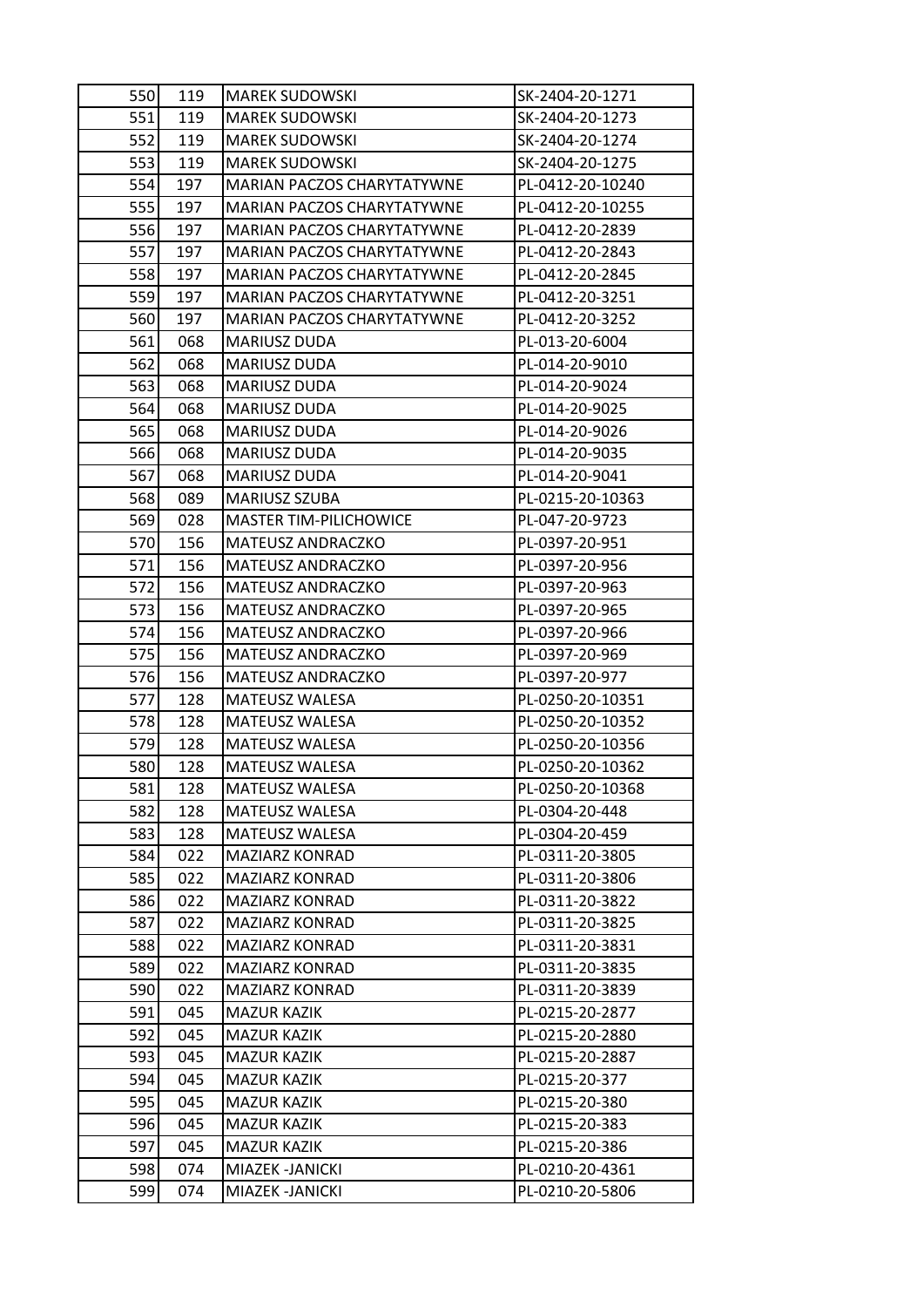| 600 | 074 | MIAZEK - JANICKI         | PL-0210-20-5810  |
|-----|-----|--------------------------|------------------|
| 601 | 074 | MIAZEK -JANICKI          | PL-0210-20-5817  |
| 602 | 074 | MIAZEK - JANICKI         | PL-0210-20-5824  |
| 603 | 074 | MIAZEK -JANICKI          | PL-0210-20-5825  |
| 604 | 074 | MIAZEK -JANICKI          | PL-0210-20-5834  |
| 605 | 216 | MIECZYSLAW KWIETNIOWSKI  | PL-0215-20-134   |
| 606 | 216 | MIECZYSLAW KWIETNIOWSKI  | PL-0215-20-146   |
| 607 | 216 | MIECZYSLAW KWIETNIOWSKI  | PL-0215-20-147   |
| 608 | 216 | MIECZYSLAW KWIETNIOWSKI  | PL-0215-20-153   |
| 609 | 216 | MIECZYSLAW KWIETNIOWSKI  | PL-0215-20-160   |
| 610 | 216 | MIECZYSLAW KWIETNIOWSKI  | PL-0215-20-164   |
| 611 | 216 | MIECZYSLAW KWIETNIOWSKI  | PL-0215-20-166   |
| 612 | 067 | MIROSLAW WARDA           | PL-0211-20-8082  |
| 613 | 067 | MIROSLAW WARDA           | PL-0211-20-8130  |
| 614 | 067 | MIROSLAW WARDA           | PL-0211-20-8134  |
| 615 | 067 | MIROSLAW WARDA           | PL-0211-20-8142  |
| 616 | 067 | MIROSLAW WARDA           | PL-0211-20-8144  |
| 617 | 067 | MIROSLAW WARDA           | PL-0211-20-8145  |
| 618 | 005 | MMMMM DANILOWICZ         | PL-0215-20-11106 |
| 619 | 005 | MMMMM DANILOWICZ         | PL-0215-20-11167 |
| 620 | 005 | <b>MMMMM DANILOWICZ</b>  | PL-0215-20-11196 |
| 621 | 005 | MMMMM DANILOWICZ         | PL-0215-20-11308 |
| 622 | 005 | MMMMM DANILOWICZ         | PL-0215-20-11310 |
| 623 | 005 | MMMMM DANILOWICZ         | PL-0215-20-11361 |
| 624 | 005 | MMMMM DANILOWICZ         | PL-0215-20-11406 |
| 625 | 191 | <b>NACULAK ARTUR</b>     | PL-0413-20-9304  |
| 626 | 191 | <b>NACULAK ARTUR</b>     | PL-0413-20-9326  |
| 627 | 191 | <b>NACULAK ARTUR</b>     | PL-0413-20-9327  |
| 628 | 191 | <b>NACULAK ARTUR</b>     | PL-0413-20-9351  |
| 629 | 191 | <b>NACULAK ARTUR</b>     | PL-0413-20-9375  |
| 630 | 191 | <b>NACULAK ARTUR</b>     | PL-0413-20-9380  |
| 631 | 191 | <b>NACULAK ARTUR</b>     | PL-0413-20-9386  |
| 632 | 058 | <b>NAWROCKI BARTOSZ</b>  | PL-0468-20-15619 |
| 633 | 058 | <b>NAWROCKI BARTOSZ</b>  | PL-0468-20-15636 |
| 634 | 058 | NAWROCKI BARTOSZ         | PL-0468-20-15657 |
| 635 | 058 | <b>NAWROCKI BARTOSZ</b>  | PL-0468-20-16455 |
| 636 | 058 | <b>NAWROCKI BARTOSZ</b>  | PL-0468-20-16456 |
| 637 | 058 | <b>NAWROCKI BARTOSZ</b>  | PL-0468-20-16457 |
| 638 | 058 | <b>NAWROCKI BARTOSZ</b>  | PL-0468-20-6440  |
| 639 | 004 | <b>OBIDZINSKI ROBERT</b> | PL-0490-20-7063  |
| 640 | 004 | <b>OBIDZINSKI ROBERT</b> | PL-0490-20-7066  |
| 641 | 004 | <b>OBIDZINSKI ROBERT</b> | PL-0490-20-7071  |
| 642 | 004 | <b>OBIDZINSKI ROBERT</b> | PL-0490-20-7072  |
| 643 | 004 | <b>OBIDZINSKI ROBERT</b> | PL-0490-20-7075  |
| 644 | 004 | <b>OBIDZINSKI ROBERT</b> | PL-0490-20-756   |
| 645 | 004 | <b>OBIDZINSKI ROBERT</b> | PL-0490-20-781   |
| 646 | 201 | <b>OLA</b>               | PL-0211-20-2475  |
| 647 | 201 | <b>OLA</b>               | PL-0211-20-4505  |
| 648 | 201 | <b>OLA</b>               | PL-0211-20-4507  |
| 649 | 201 | OLA                      | PL-0211-20-4508  |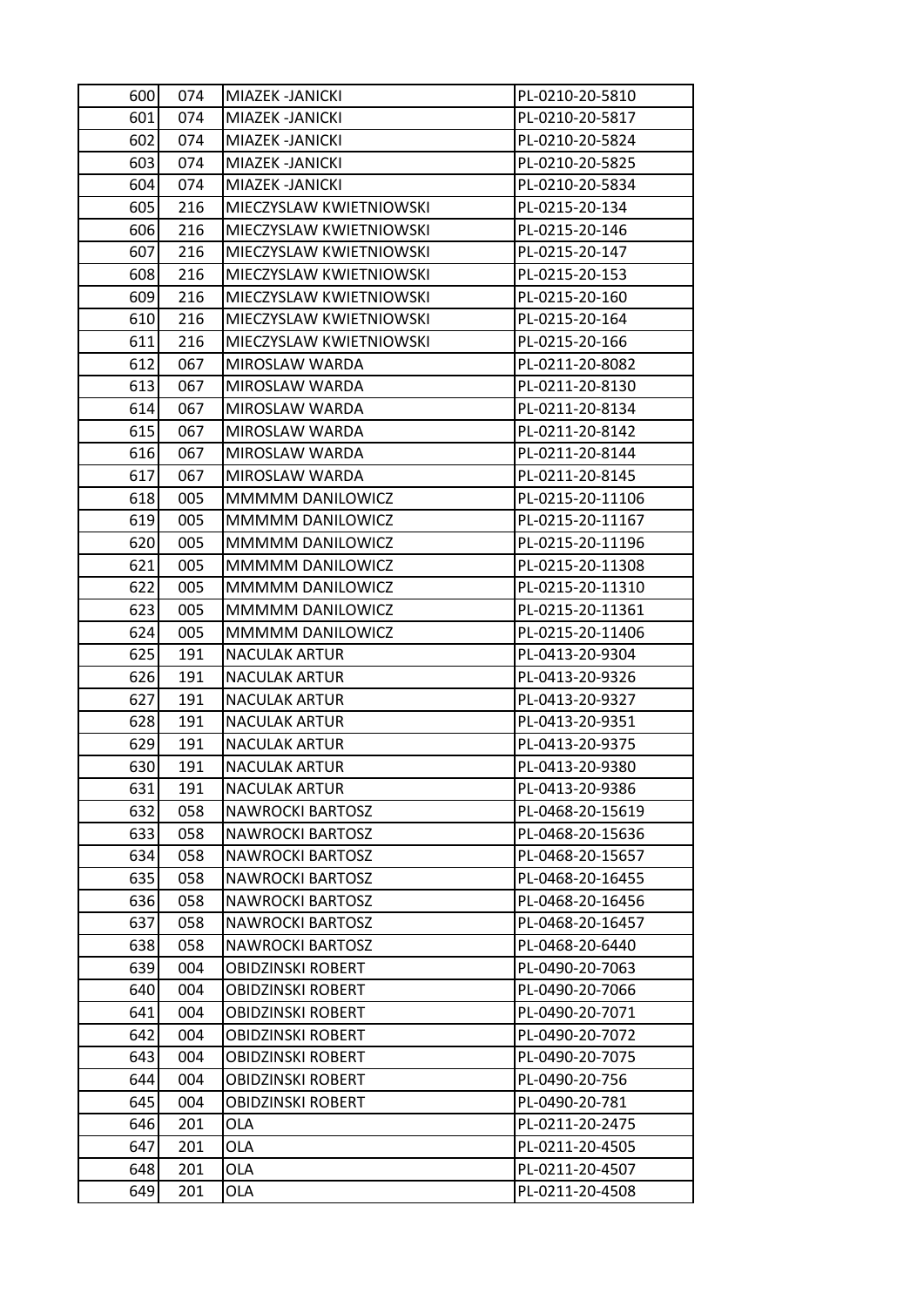| 650 | 201 | <b>OLA</b>                | PL-0211-20-4510 |
|-----|-----|---------------------------|-----------------|
| 651 | 201 | <b>OLA</b>                | PL-0211-20-4517 |
| 652 | 201 | <b>OLA</b>                | PL-0211-20-4518 |
| 653 | 230 | <b>OLA TEAM</b>           | PL-0211-20-8999 |
| 654 | 013 | <b>OLIVIER KRAWCZAK</b>   | PL-0139-20-2018 |
| 655 | 013 | OLIVIER KRAWCZAK          | PL-0139-20-2040 |
| 656 | 013 | <b>OLIVIER KRAWCZAK</b>   | PL-0139-20-2058 |
| 657 | 013 | OLIVIER KRAWCZAK          | PL-0139-20-2059 |
| 658 | 013 | <b>OLIVIER KRAWCZAK</b>   | PL-0139-20-2060 |
| 659 | 013 | <b>OLIVIER KRAWCZAK</b>   | PL-0139-20-2069 |
| 660 | 013 | <b>OLIVIER KRAWCZAK</b>   | PL-0139-20-2095 |
| 661 | 084 | OLIWKA TEAM               | PL-0293-20-4942 |
| 662 | 084 | OLIWKA TEAM               | PL-0412-20-7581 |
| 663 | 084 | OLIWKA TEAM               | PL-0412-20-7583 |
| 664 | 084 | OLIWKA TEAM               | PL-0412-20-7588 |
| 665 | 084 | OLIWKA TEAM               | PL-0412-20-7589 |
| 666 | 069 | PAN SEKULSKI I ZELAZNIAKI | PL-0303-20-1044 |
| 667 | 069 | PAN SEKULSKI I ZELAZNIAKI | PL-0303-20-1047 |
| 668 | 069 | PAN SEKULSKI I ZELAZNIAKI | PL-0303-20-1056 |
| 669 | 069 | PAN SEKULSKI I ZELAZNIAKI | PL-0468-20-4110 |
| 670 | 069 | PAN SEKULSKI I ZELAZNIAKI | PL-0468-20-4120 |
| 671 | 069 | PAN SEKULSKI I ZELAZNIAKI | PL-0468-20-4143 |
| 672 | 069 | PAN SEKULSKI I ZELAZNIAKI | PL-0468-20-4160 |
| 673 | 226 | PAWEL MALGORZATA LANDMAN  | PL-0208-20-2186 |
| 674 | 226 | PAWEL MALGORZATA LANDMAN  | PL-0208-20-2731 |
| 675 | 226 | PAWEL MALGORZATA LANDMAN  | PL-0208-20-5180 |
| 676 | 226 | PAWEL MALGORZATA LANDMAN  | PL-0208-20-5185 |
| 677 | 226 | PAWEL MALGORZATA LANDMAN  | PL-0208-20-5187 |
| 678 | 226 | PAWEL MALGORZATA LANDMAN  | PL-0208-20-5267 |
| 679 | 226 | PAWEL MALGORZATA LANDMAN  | PL-0208-20-5270 |
| 680 | 125 | PELIKANT & CZARDYBON      | PL-0111-20-3710 |
| 681 | 125 | PELIKANT & CZARDYBON      | PL-0111-20-4088 |
| 682 | 125 | PELIKANT & CZARDYBON      | PL-0111-20-4090 |
| 683 | 125 | PELIKANT & CZARDYBON      | PL-0129-20-2014 |
| 684 | 125 | PELIKANT & CZARDYBON      | PL-0129-20-2020 |
| 685 | 125 | PELIKANT & CZARDYBON      | PL-0129-20-2036 |
| 686 | 125 | PELIKANT & CZARDYBON      | PL-0129-20-2037 |
| 687 | 150 | <b>PIEROGI</b>            | PL-0441-20-4938 |
| 688 | 150 | <b>PIEROGI</b>            | PL-0441-20-4940 |
| 689 | 150 | <b>PIEROGI</b>            | PL-0441-20-4961 |
| 690 | 150 | <b>PIEROGI</b>            | PL-0441-20-5024 |
| 691 | 150 | <b>PIEROGI</b>            | PL-0441-20-5029 |
| 692 | 150 | <b>PIEROGI</b>            | PL-0441-20-5031 |
| 693 | 150 | <b>PIEROGI</b>            | PL-07-20-2673   |
| 694 | 042 | PIETRASZEK TOMASZ         | PL-05-20-6743   |
| 695 | 042 | PIETRASZEK TOMASZ         | PL-05-20-6747   |
| 696 | 042 | PIETRASZEK TOMASZ         | PL-05-20-6749   |
| 697 | 042 | PIETRASZEK TOMASZ         | PL-05-20-6752   |
| 698 | 042 | PIETRASZEK TOMASZ         | PL-05-20-6753   |
| 699 | 042 | PIETRASZEK TOMASZ         | PL-05-20-6755   |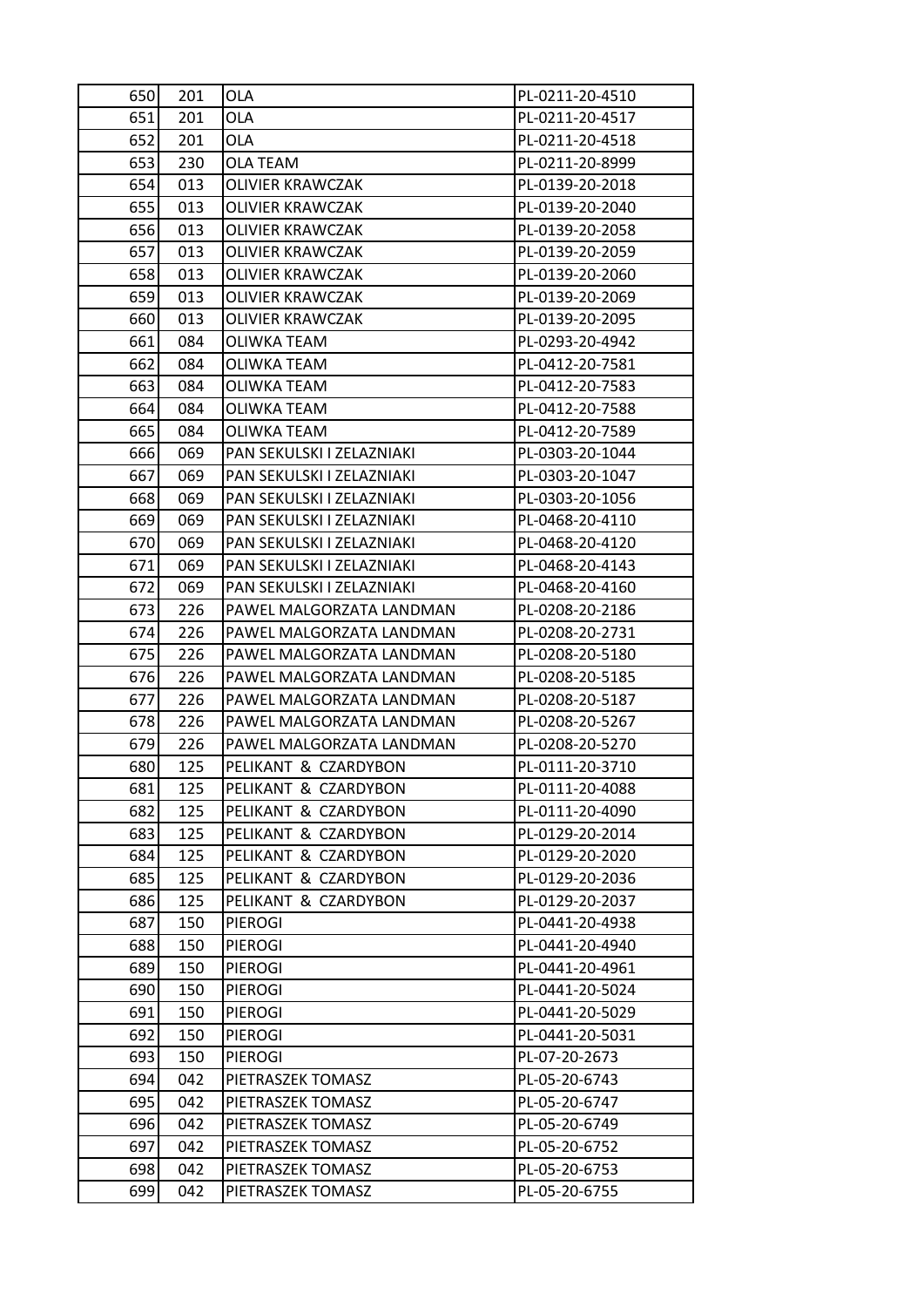| 700 | 053 | <b>PIOCAR</b>         | PL-0422-20-664   |
|-----|-----|-----------------------|------------------|
| 701 | 053 | <b>PIOCAR</b>         | PL-0422-20-692   |
| 702 | 053 | <b>PIOCAR</b>         | PL-0422-20-712   |
| 703 | 053 | <b>PIOCAR</b>         | PL-0422-20-717   |
| 704 | 053 | <b>PIOCAR</b>         | PL-0422-20-719   |
| 705 | 053 | <b>PIOCAR</b>         | PL-0422-20-721   |
| 706 | 053 | <b>PIOCAR</b>         | PL-0422-20-724   |
| 707 | 194 | PIOTR SMYK II         | PL-0463-20-3309  |
| 708 | 194 | PIOTR SMYK II         | PL-0463-20-3310  |
| 709 | 194 | PIOTR SMYK II         | PL-0463-20-3320  |
| 710 | 194 | PIOTR SMYK II         | PL-0463-20-3321  |
| 711 | 194 | PIOTR SMYK II         | PL-0463-20-3336  |
| 712 | 194 | PIOTR SMYK II         | PL-0463-20-3349  |
| 713 | 194 | PIOTR SMYK II         | PL-0463-20-3364  |
| 714 | 147 | PIOTROWSKI TOMASZ     | PL-0285-20-18622 |
| 715 | 147 | PIOTROWSKI TOMASZ     | PL-0285-20-18623 |
| 716 | 147 | PIOTROWSKI TOMASZ     | PL-0285-20-18635 |
| 717 | 147 | PIOTROWSKI TOMASZ     | PL-0285-20-18647 |
| 718 | 147 | PIOTROWSKI TOMASZ     | PL-0285-20-18682 |
| 719 | 147 | PIOTROWSKI TOMASZ     | PL-0285-20-18691 |
| 720 | 147 | PIOTROWSKI TOMASZ     | PL-0285-20-18715 |
| 721 | 102 | PO RA PI              | PL-0280-20-5502  |
| 722 | 102 | PO RA PI              | PL-0280-20-5509  |
| 723 | 102 | PO RA PI              | PL-0280-20-5511  |
| 724 | 102 | PO RA PI              | PL-0280-20-5521  |
| 725 | 102 | PO RA PI              | PL-0280-20-5527  |
| 726 | 102 | PO RA PI              | PL-0280-20-5529  |
| 727 | 102 | PO RA PI              | PL-0280-20-5531  |
| 728 | 157 | POLNIK CZESLAW        | PL-0164-20-1523  |
| 729 | 157 | POLNIK CZESLAW        | PL-0164-20-1525  |
| 730 | 157 | POLNIK CZESLAW        | PL-0164-20-1529  |
| 731 | 157 | POLNIK CZESLAW        | PL-0164-20-1531  |
| 732 | 157 | POLNIK CZESLAW        | PL-0164-20-1544  |
| 733 | 157 | POLNIK CZESLAW        | PL-0164-20-1549  |
| 734 | 157 | POLNIK CZESLAW        | PL-0164-20-1559  |
| 735 | 047 | POTEPSKI WLODZIMIERZ  | PL-0211-20-7551  |
| 736 | 047 | POTEPSKI WLODZIMIERZ  | PL-0211-20-7553  |
| 737 | 047 | POTEPSKI WLODZIMIERZ  | PL-0211-20-7563  |
| 738 | 047 | POTEPSKI WLODZIMIERZ  | PL-0211-20-7567  |
| 739 | 047 | POTEPSKI WLODZIMIERZ  | PL-0211-20-7575  |
| 740 | 047 | POTEPSKI WLODZIMIERZ  | PL-0211-20-855   |
| 741 | 047 | POTEPSKI WLODZIMIERZ  | PL-0211-20-859   |
| 742 | 083 | <b>PROMOTOR</b>       | PL-0129-20-1703  |
| 743 | 083 | <b>PROMOTOR</b>       | PL-0129-20-1765  |
| 744 | 083 | <b>PROMOTOR</b>       | PL-0129-20-1774  |
| 745 | 083 | <b>PROMOTOR</b>       | PL-0129-20-1776  |
| 746 | 083 | <b>PROMOTOR</b>       | PL-0129-20-1780  |
| 747 | 083 | <b>PROMOTOR</b>       | PL-0129-20-1799  |
| 748 | 083 | <b>PROMOTOR</b>       | PL-0143-20-6026  |
| 749 | 145 | PRZEDNIKOWSKI WIESLAW | PL-0306-20-2063  |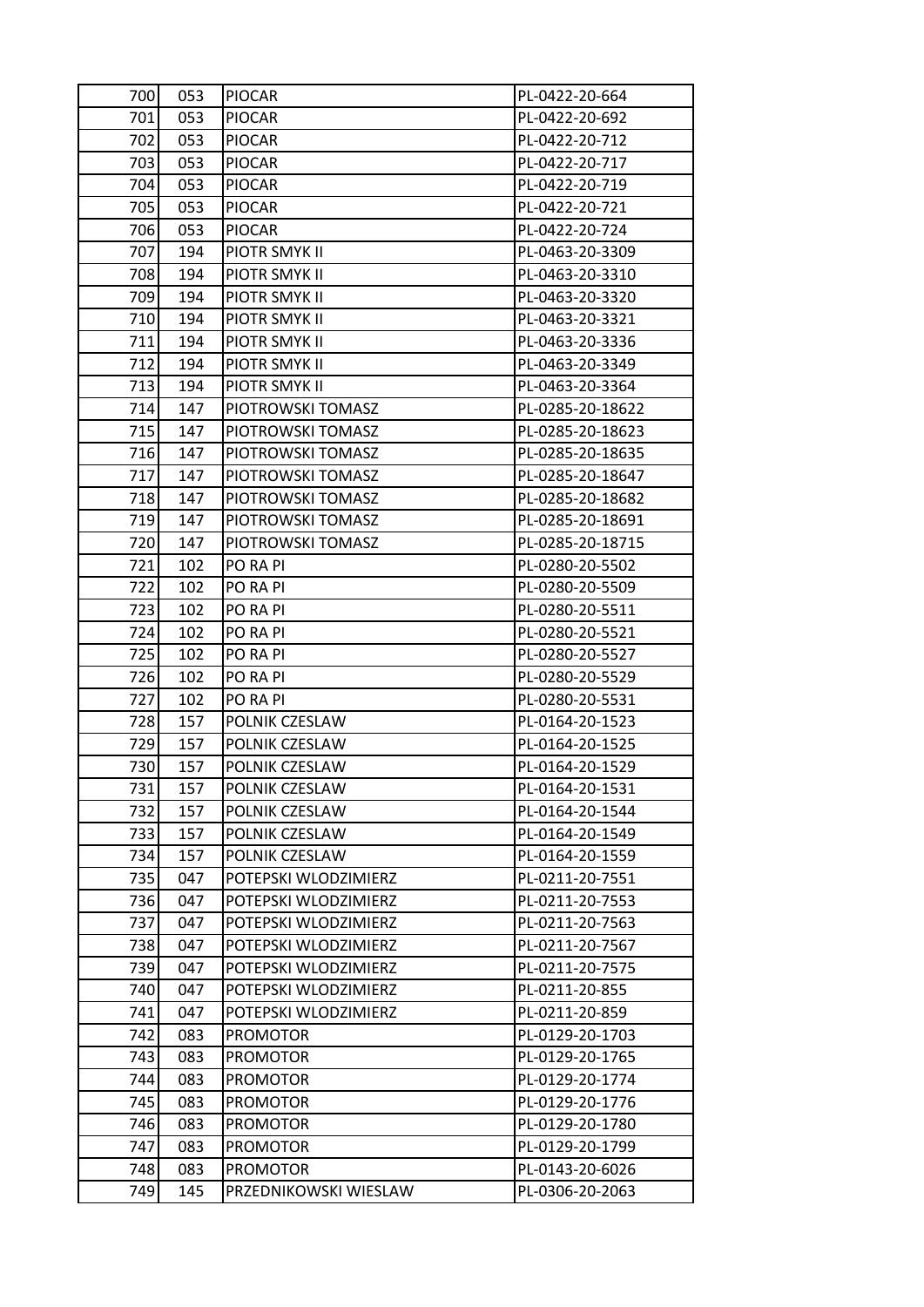| 750 <b> </b> | 145 | PRZEDNIKOWSKI WIESLAW      | PL-0306-20-2068  |
|--------------|-----|----------------------------|------------------|
| 751          | 145 | PRZEDNIKOWSKI WIESLAW      | PL-0306-20-2073  |
| 752          | 145 | PRZEDNIKOWSKI WIESLAW      | PL-0306-20-2074  |
| 753          | 145 | PRZEDNIKOWSKI WIESLAW      | PL-0306-20-2147  |
| 754          | 145 | PRZEDNIKOWSKI WIESLAW      | PL-0306-20-2155  |
| 755          | 145 | PRZEDNIKOWSKI WIESLAW      | PL-0306-20-2169  |
| 756          | 148 | PRZEZNACZENIE              | PL-0253-20-2291  |
| 757          | 148 | PRZEZNACZENIE              | PL-0253-20-2294  |
| 758          | 148 | PRZEZNACZENIE              | PL-0253-20-2295  |
| 759          | 148 | PRZEZNACZENIE              | PL-0414-20-19072 |
| 760          | 148 | PRZEZNACZENIE              | PL-0414-20-21330 |
| 761          | 148 | PRZEZNACZENIE              | PL-0414-20-21335 |
| 762          | 101 | RADOSLAW MALYSZ            | PL-0215-20-12065 |
| 763          | 101 | RADOSLAW MALYSZ            | PL-0215-20-12067 |
| 764          | 101 | RADOSLAW MALYSZ            | PL-0215-20-12070 |
| 765          | 115 | RAJCA KRZYSZTOF            | PL-0184-20-1777  |
| 766          | 177 | RIO ADI                    | PL-0422-20-1118  |
| 767          | 177 | RIO ADI                    | PL-0422-20-1119  |
| 768          | 177 | RIO ADI                    | PL-0422-20-1120  |
| 769          | 177 | RIO ADI                    | PL-0422-20-1140  |
| 770          | 177 | RIO ADI                    | PL-0422-20-1141  |
| 771          | 177 | RIO ADI                    | PL-0422-20-1142  |
| 7721         | 177 | RIO ADI                    | PL-0422-20-5309  |
| 773          | 209 | SANTOS HODOWLA             | PL-208-20-1235   |
| 774          | 209 | SANTOS HODOWLA             | PL-208-20-1236   |
| 775          | 209 | SANTOS HODOWLA             | PL-208-20-1237   |
| 776          | 209 | <b>SANTOS HODOWLA</b>      | PL-208-20-1239   |
| 777          | 209 | SANTOS HODOWLA             | PL-208-20-1240   |
| 778          | 209 | SANTOS HODOWLA             | PL-208-20-1242   |
| 779          | 209 | <b>SANTOS HODOWLA</b>      | PL-208-20-1245   |
| 780          | 040 | <b>SCHNAIDER KRZYSZTOF</b> | PL-0232-20-8648  |
| 781          | 164 | <b>SCHULZ TEAM</b>         | PL-0217-20-5994  |
| 782          | 164 | <b>SCHULZ TEAM</b>         | PL-0217-20-6101  |
| 783          | 164 | <b>SCHULZ TEAM</b>         | PL-0217-20-6106  |
| 784          | 164 | <b>SCHULZ TEAM</b>         | PL-0217-20-6110  |
| 785          | 164 | <b>SCHULZ TEAM</b>         | PL-0217-20-6116  |
| 786          | 164 | <b>SCHULZ TEAM</b>         | PL-0217-20-6145  |
| 787          | 164 | <b>SCHULZ TEAM</b>         | PL-0217-20-6148  |
| 788          | 052 | SERAFIN LESZEK             | PL-0250-20-4004  |
| 789          | 052 | SERAFIN LESZEK             | PL-0250-20-4007  |
| 790          | 052 | SERAFIN LESZEK             | PL-0250-20-4009  |
| 791          | 052 | <b>SERAFIN LESZEK</b>      | PL-0250-20-4011  |
| 792          | 052 | <b>SERAFIN LESZEK</b>      | PL-0250-20-4015  |
| 793          | 052 | SERAFIN LESZEK             | PL-0250-20-4017  |
| 794          | 052 | SERAFIN LESZEK             | PL-0250-20-4019  |
| 795          | 050 | SERZYSKO JERZY V-ESK       | PL-0478-20-2029  |
| 796          | 050 | SERZYSKO JERZY_V-ESK       | PL-0478-20-2031  |
| 797          | 050 | SERZYSKO JERZY V-ESK       | PL-0478-20-2032  |
| 798          | 050 | SERZYSKO JERZY V-ESK       | PL-0478-20-2038  |
| 799          | 050 | SERZYSKO JERZY V-ESK       | PL-0478-20-2039  |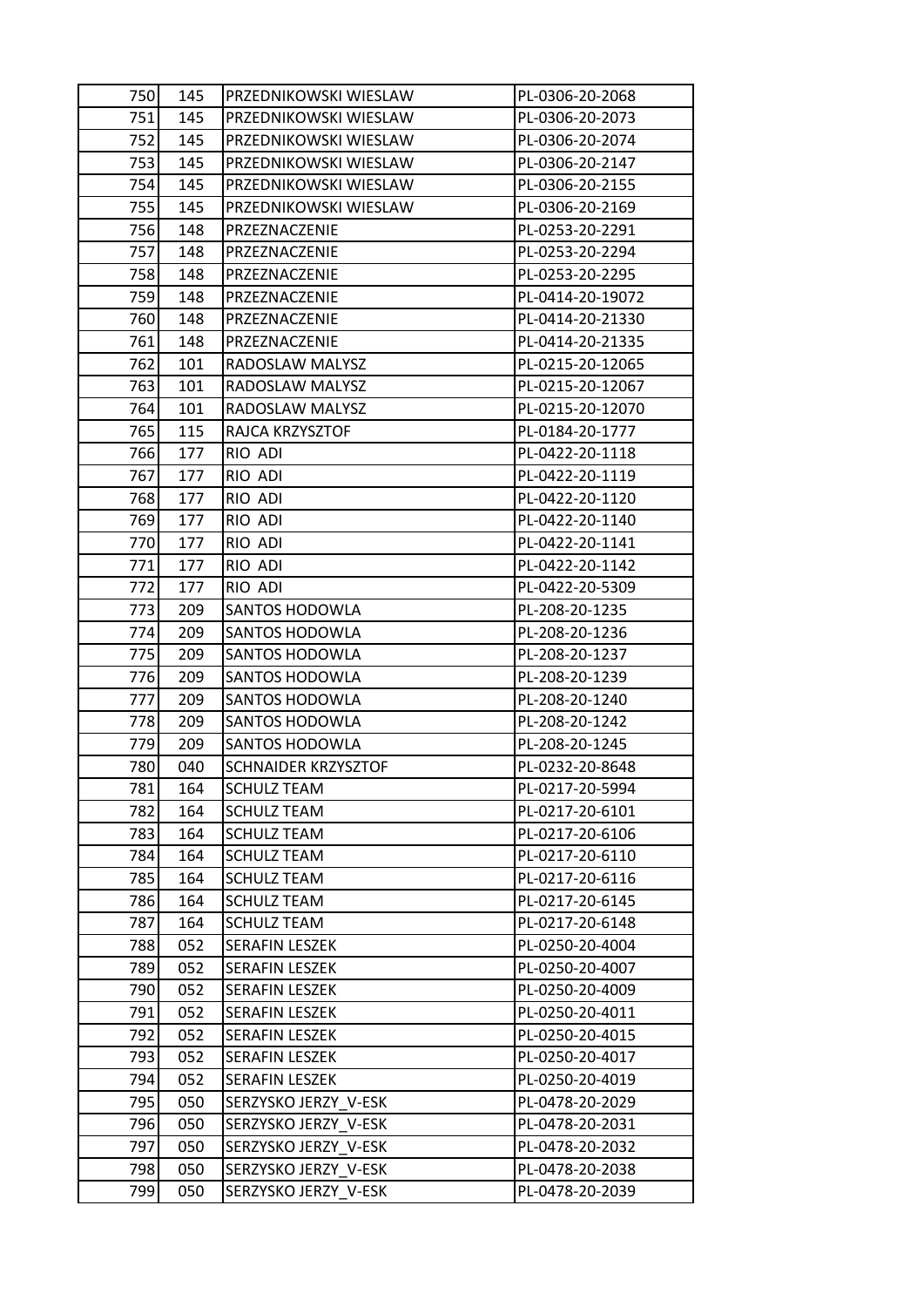| 800 | 050 | SERZYSKO JERZY V-ESK        | PL-0478-20-2041 |
|-----|-----|-----------------------------|-----------------|
| 801 | 050 | SERZYSKO JERZY V-ESK        | PL-0478-20-2046 |
| 802 | 048 | SEYKOpol_JERZY SERZYSKO     | PL-0478-20-2006 |
| 803 | 048 | SEYKOpol JERZY SERZYSKO     | PL-0478-20-2007 |
| 804 | 048 | SEYKOpol JERZY SERZYSKO     | PL-0478-20-2030 |
| 805 | 048 | SEYKOpol_JERZY SERZYSKO     | PL-0478-20-2047 |
| 806 | 048 | SEYKOpol_JERZY SERZYSKO     | PL-0478-20-2048 |
| 807 | 048 | SEYKOpol JERZY SERZYSKO     | PL-0478-20-2050 |
| 808 | 048 | SEYKOpol JERZY SERZYSKO     | PL-0478-20-2051 |
| 809 | 093 | SLAWOMIR BLASZCZAK          | PL-0215-20-2304 |
| 810 | 093 | SLAWOMIR BLASZCZAK          | PL-0215-20-2305 |
| 811 | 093 | SLAWOMIR BLASZCZAK          | PL-0215-20-2306 |
| 812 | 093 | SLAWOMIR BLASZCZAK          | PL-0215-20-2309 |
| 813 | 093 | SLAWOMIR BLASZCZAK          | PL-0215-20-2310 |
| 814 | 093 | <b>SLAWOMIR BLASZCZAK</b>   | PL-0215-20-2325 |
| 815 | 093 | SLAWOMIR BLASZCZAK          | PL-0215-20-2335 |
| 816 | 108 | <b>SLAWOMIR KLECZAJ</b>     | PL-0180-20-9628 |
| 817 | 108 | <b>SLAWOMIR KLECZAJ</b>     | PL-0180-20-9629 |
| 818 | 108 | <b>SLAWOMIR KLECZAJ</b>     | PL-0180-20-9630 |
| 819 | 108 | SLAWOMIR KLECZAJ            | PL-0180-20-9631 |
| 820 | 108 | <b>SLAWOMIR KLECZAJ</b>     | PL-0180-20-9638 |
| 821 | 108 | SLAWOMIR KLECZAJ            | PL-0180-20-9645 |
| 822 | 108 | <b>SLAWOMIR KLECZAJ</b>     | PL-0180-20-9646 |
| 823 | 039 | <b>SMYK PIOTR</b>           | PL-0210-20-3787 |
| 824 | 039 | <b>SMYK PIOTR</b>           | PL-0210-20-3789 |
| 825 | 039 | <b>SMYK PIOTR</b>           | PL-0210-20-3795 |
| 826 | 039 | <b>SMYK PIOTR</b>           | PL-0210-20-3797 |
| 827 | 039 | <b>SMYK PIOTR</b>           | PL-0210-20-3798 |
| 828 | 039 | <b>SMYK PIOTR</b>           | PL-0210-20-3799 |
| 829 | 039 | <b>SMYK PIOTR</b>           | PL-0210-20-3800 |
| 830 | 158 | <b>SMYK PIOTR III</b>       | PL-0497-20-1644 |
| 831 | 158 | <b>SMYK PIOTR III</b>       | PL-0497-20-1645 |
| 832 | 158 | SMYK PIOTR III              | PL-0497-20-1647 |
| 833 | 158 | <b>SMYK PIOTR III</b>       | PL-0497-20-1648 |
| 834 | 158 | <b>SMYK PIOTR III</b>       | PL-0497-20-1649 |
| 835 | 038 | <b>SMYK TOMEK (DR. III)</b> | PL-0497-20-1650 |
| 836 | 038 | <b>SMYK TOMEK (DR. III)</b> | PL-0497-20-1652 |
| 837 | 038 | SMYK TOMEK (DR. III)        | PL-0497-20-1656 |
| 838 | 038 | <b>SMYK TOMEK (DR. III)</b> | PL-0497-20-1657 |
| 839 | 038 | <b>SMYK TOMEK (DR. III)</b> | PL-0497-20-1658 |
| 840 | 038 | SMYK TOMEK (DR. III)        | PL-0497-20-1659 |
| 841 | 038 | <b>SMYK TOMEK (DR. III)</b> | PL-0497-20-1662 |
| 842 | 035 | <b>SMYK TOMEK IV</b>        | PL-0497-20-1664 |
| 843 | 035 | <b>SMYK TOMEK IV</b>        | PL-0497-20-1668 |
| 844 | 035 | <b>SMYK TOMEK IV</b>        | PL-0497-20-1670 |
| 845 | 035 | <b>SMYK TOMEK IV</b>        | PL-0497-20-1674 |
| 846 | 035 | <b>SMYK TOMEK IV</b>        | PL-0497-20-1675 |
| 847 | 035 | <b>SMYK TOMEK IV</b>        | PL-0497-20-1676 |
| 848 | 035 | <b>SMYK TOMEK IV</b>        | PL-0497-20-1679 |
| 849 | 234 | SOKOLOWSKI JERZY            | PL-0220-20-4262 |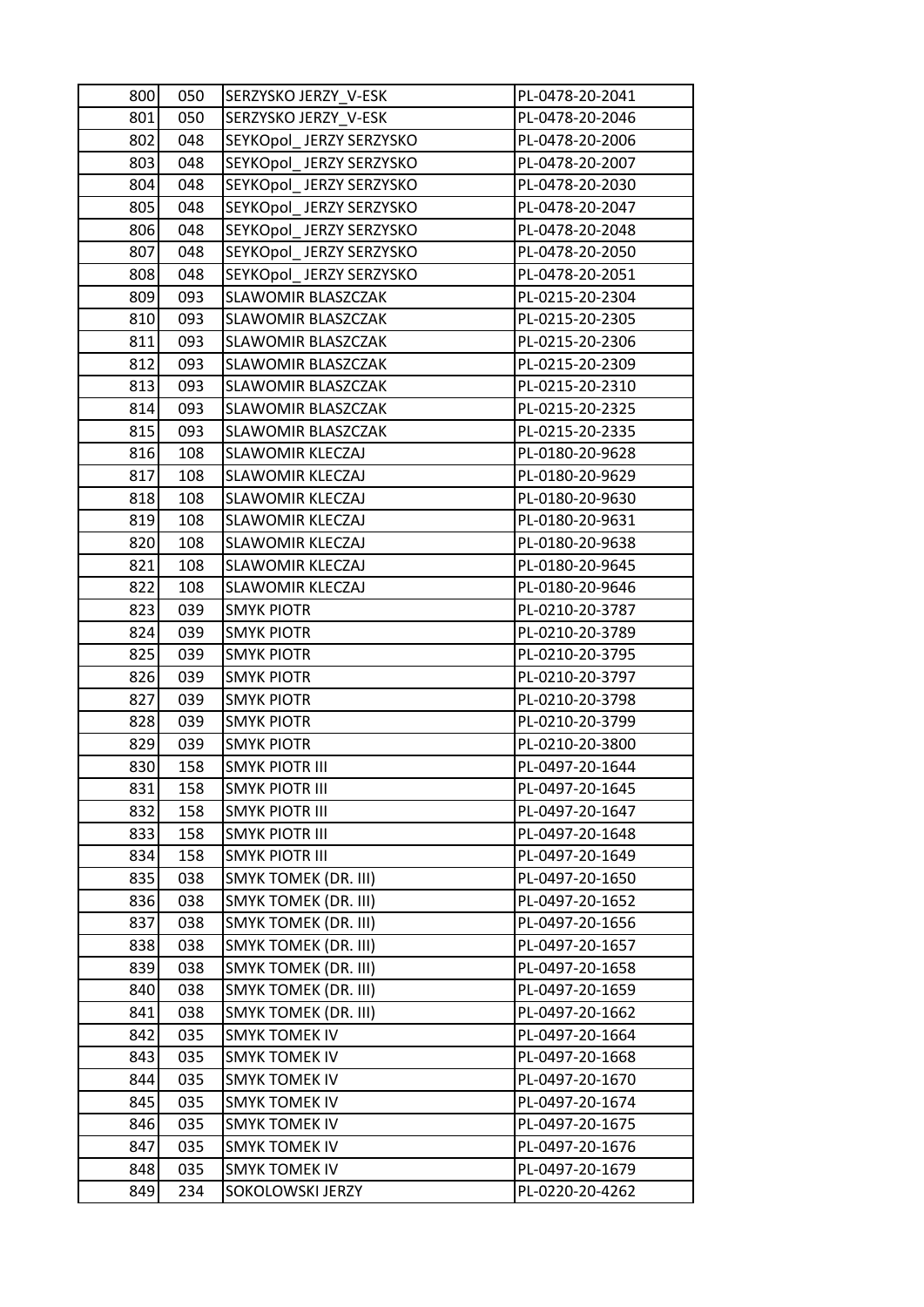| 850 | 234 | <b>SOKOLOWSKI JERZY</b> | PL-0220-20-4266 |
|-----|-----|-------------------------|-----------------|
| 851 | 234 | SOKOLOWSKI JERZY        | PL-0220-20-4269 |
| 852 | 234 | SOKOLOWSKI JERZY        | PL-0220-20-4284 |
| 853 | 234 | SOKOLOWSKI JERZY        | PL-0220-20-4285 |
| 854 | 234 | SOKOLOWSKI JERZY        | PL-0220-20-4287 |
| 855 | 234 | SOKOLOWSKI JERZY        | PL-0490-20-9095 |
| 856 | 081 | <b>STANI</b>            | PL-0231-20-7325 |
| 857 | 081 | <b>STANI</b>            | PL-0231-20-7326 |
| 858 | 081 | <b>STANI</b>            | PL-0231-20-7331 |
| 859 | 081 | <b>STANI</b>            | PL-0231-20-7333 |
| 860 | 081 | <b>STANI</b>            | PL-0231-20-7334 |
| 861 | 081 | <b>STANI</b>            | PL-0231-20-7342 |
| 862 | 081 | <b>STANI</b>            | PL-0231-20-7356 |
| 863 | 081 | <b>STANI</b>            | PL-0231-20-7363 |
| 864 | 106 | SZAJA MONIKA I PAWEL    | PL-0374-20-7557 |
| 865 | 106 | SZAJA MONIKA I PAWEL    | PL-0374-20-7559 |
| 866 | 106 | SZAJA MONIKA I PAWEL    | PL-0374-20-7560 |
| 867 | 106 | SZAJA MONIKA I PAWEL    | PL-0374-20-7561 |
| 868 | 106 | SZAJA MONIKA I PAWEL    | PL-0374-20-7562 |
| 869 | 106 | SZAJA MONIKA I PAWEL    | PL-0374-20-7563 |
| 870 | 106 | SZAJA MONIKA I PAWEL    | PL-0374-20-7564 |
| 871 | 236 | SZALENIEC TEAM H.P.A.M. | PL-0178-20-8001 |
| 872 | 236 | SZALENIEC TEAM H.P.A.M. | PL-0178-20-8002 |
| 873 | 236 | SZALENIEC TEAM H.P.A.M. | PL-0178-20-8003 |
| 874 | 236 | SZALENIEC TEAM H.P.A.M. | PL-0178-20-8004 |
| 875 | 236 | SZALENIEC TEAM H.P.A.M. | PL-0178-20-8005 |
| 876 | 236 | SZALENIEC TEAM H.P.A.M. | PL-0178-20-8006 |
| 877 | 236 | SZALENIEC TEAM H.P.A.M. | PL-0178-20-8009 |
| 878 | 103 | SZEREGOWIEC DOLOT       | PL-02-20-6903   |
| 879 | 103 | SZEREGOWIEC DOLOT       | PL-02-20-6907   |
| 880 | 103 | SZEREGOWIEC DOLOT       | PL-02-20-6913   |
| 881 | 103 | SZEREGOWIEC DOLOT       | PL-02-20-6915   |
| 882 | 103 | SZEREGOWIEC DOLOT       | PL-02-20-6917   |
| 883 | 103 | SZEREGOWIEC DOLOT       | PL-02-20-6920   |
| 884 | 103 | SZEREGOWIEC DOLOT       | PL-02-20-6922   |
| 885 | 008 | <b>SZTOBNICKI</b>       | PL-0102-20-9101 |
| 886 | 008 | <b>SZTOBNICKI</b>       | PL-0102-20-9102 |
| 887 | 008 | <b>SZTOBNICKI</b>       | PL-0102-20-9105 |
| 888 | 008 | <b>SZTOBNICKI</b>       | PL-0102-20-9106 |
| 889 | 008 | <b>SZTOBNICKI</b>       | PL-0102-20-9107 |
| 890 | 008 | <b>SZTOBNICKI</b>       | S-24-20-329     |
| 891 | 008 | <b>SZTOBNICKI</b>       | S-24-20-330     |
| 892 | 118 | SZYMKOWIAK MIROSLAW     | PL-0219-20-3157 |
| 893 | 118 | SZYMKOWIAK MIROSLAW     | PL-0219-20-3159 |
| 894 | 118 | SZYMKOWIAK MIROSLAW     | PL-0219-20-3167 |
| 895 | 118 | SZYMKOWIAK MIROSLAW     | PL-0219-20-3169 |
| 896 | 118 | SZYMKOWIAK MIROSLAW     | PL-0219-20-3171 |
| 897 | 118 | SZYMKOWIAK MIROSLAW     | PL-0219-20-3172 |
| 898 | 118 | SZYMKOWIAK MIROSLAW     | PL-0219-20-3173 |
| 899 | 235 | TALENT QUATRO MATUSKA   | CZ-0334-20-331  |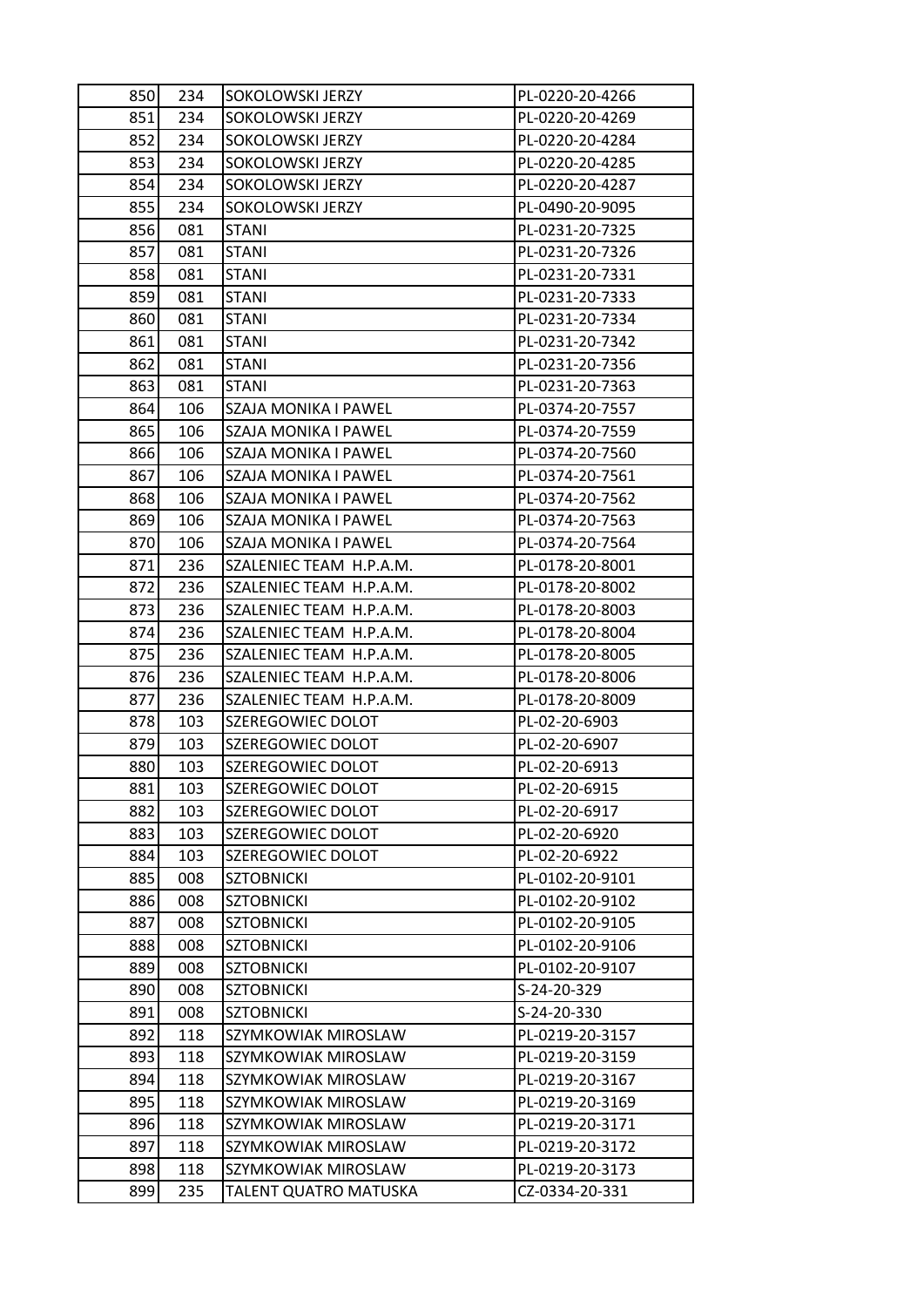| 900 | 235 | TALENT QUATRO MATUSKA         | CZ-0334-20-332   |
|-----|-----|-------------------------------|------------------|
| 901 | 235 | TALENT QUATRO MATUSKA         | CZ-0334-20-333   |
| 902 | 235 | TALENT QUATRO MATUSKA         | CZ-0334-20-334   |
| 903 | 235 | TALENT QUATRO MATUSKA         | CZ-0334-20-335   |
| 904 | 235 | TALENT QUATRO MATUSKA         | CZ-0334-20-339   |
| 905 | 235 | TALENT QUATRO MATUSKA         | CZ-0334-20-340   |
| 906 | 155 | TAYA                          | PL-0250-20-4023  |
| 907 | 155 | TAYA                          | PL-0250-20-4026  |
| 908 | 155 | TAYA                          | PL-0250-20-4031  |
| 909 | 155 | <b>TAYA</b>                   | PL-0250-20-4033  |
| 910 | 155 | TAYA                          | PL-0250-20-4038  |
| 911 | 155 | TAYA                          | PL-0250-20-4042  |
| 912 | 155 | TAYA                          | PL-0250-20-4072  |
| 913 | 213 | TEAM BARKA                    | PL-0211-20-8954  |
| 914 | 213 | <b>TEAM BARKA</b>             | PL-0211-20-8956  |
| 915 | 167 | TEAM ESCHKE KOLODYNSKI        | PL-0129-20-1748  |
| 916 | 167 | <b>TEAM ESCHKE KOLODYNSKI</b> | PL-0129-20-1752  |
| 917 | 167 | TEAM ESCHKE KOLODYNSKI        | PL-0129-20-1770  |
| 918 | 167 | TEAM ESCHKE KOLODYNSKI        | PL-0129-20-2722  |
| 919 | 167 | <b>TEAM ESCHKE KOLODYNSKI</b> | PL-0129-20-2723  |
| 920 | 167 | <b>TEAM ESCHKE KOLODYNSKI</b> | PL-0143-20-6054  |
| 921 | 167 | <b>TEAM ESCHKE KOLODYNSKI</b> | PL-0143-20-6055  |
| 922 | 219 | TEAM NIKOL                    | PL-0215-20-6059  |
| 923 | 219 | <b>TEAM NIKOL</b>             | PL-0215-20-6073  |
| 924 | 219 | <b>TEAM NIKOL</b>             | PL-0215-20-6076  |
| 925 | 219 | <b>TEAM NIKOL</b>             | PL-0215-20-6077  |
| 926 | 219 | <b>TEAM NIKOL</b>             | PL-0215-20-6080  |
| 927 | 219 | TEAM NIKOL                    | PL-0215-20-6081  |
| 928 | 219 | <b>TEAM NIKOL</b>             | PL-0215-20-6082  |
| 929 | 160 | TEAM STOCHAJ- NIZYNSKI        | PL-0425-20-11823 |
| 930 | 160 | <b>TEAM STOCHAJ- NIZYNSKI</b> | PL-0425-20-6537  |
| 931 | 160 | TEAM STOCHAJ- NIZYNSKI        | PL-0425-20-6538  |
| 932 | 160 | TEAM STOCHAJ- NIZYNSKI        | PL-0425-20-6539  |
| 933 | 160 | TEAM STOCHAJ- NIZYNSKI        | PL-0425-20-6631  |
| 934 | 160 | TEAM STOCHAJ- NIZYNSKI        | PL-0425-20-6641  |
| 935 | 160 | TEAM STOCHAJ- NIZYNSKI        | PL-0425-20-6650  |
| 936 | 016 | TIM-MODLISZEWICE              | CZ0137-20-3803   |
| 937 | 016 | TIM-MODLISZEWICE              | CZ-0137-20-3863  |
| 938 | 016 | TIM-MODLISZEWICE              | CZ-0137-20-3865  |
| 939 | 016 | TIM-MODLISZEWICE              | CZ-0137-20-3898  |
| 940 | 016 | TIM-MODLISZEWICE              | PL-047-20-4080   |
| 941 | 016 | TIM-MODLISZEWICE              | PL-047-20-9704   |
| 942 | 016 | TIM-MODLISZEWICE              | PL-047-20-9724   |
| 943 | 113 | <b>TOMASZ GMINSKI</b>         | PL-0327-20-887   |
| 944 | 113 | <b>TOMASZ GMINSKI</b>         | PL-0327-20-906   |
| 945 | 113 | TOMASZ GMINSKI                | PL-0327-20-908   |
| 946 | 113 | <b>TOMASZ GMINSKI</b>         | PL-0327-20-909   |
| 947 | 113 | TOMASZ GMINSKI                | PL-0327-20-916   |
| 948 | 113 | <b>TOMASZ GMINSKI</b>         | PL-0476-20-6601  |
| 949 | 113 | <b>TOMASZ GMINSKI</b>         | PL-0476-20-6607  |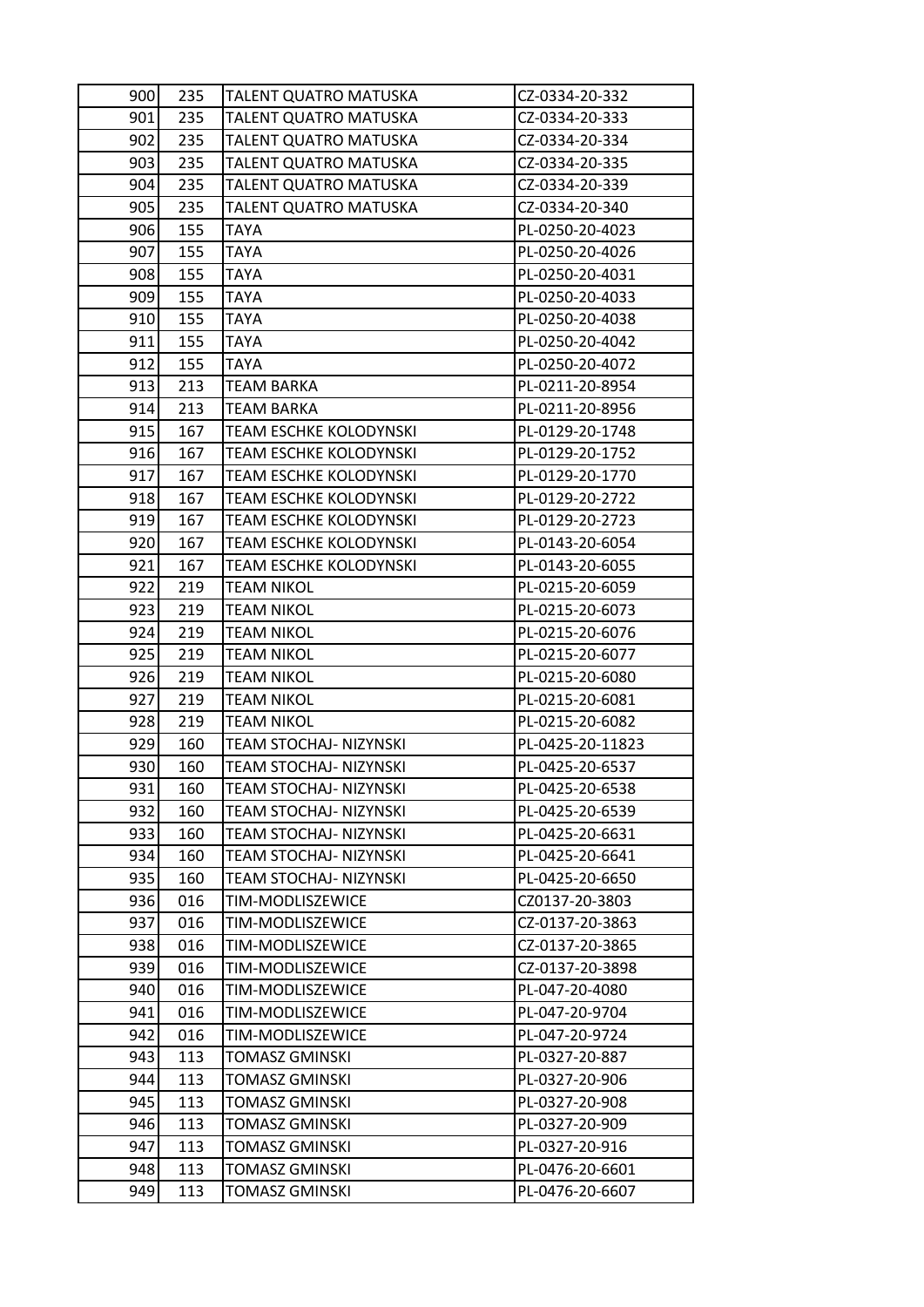| 950 | 105 | <b>TOMASZ GOZDUR</b>   | PL-0185-20-6023  |
|-----|-----|------------------------|------------------|
| 951 | 105 | <b>TOMASZ GOZDUR</b>   | PL-0185-20-6048  |
| 952 | 105 | <b>TOMASZ GOZDUR</b>   | PL-0185-20-6078  |
| 953 | 105 | <b>TOMASZ GOZDUR</b>   | PL-0185-20-6079  |
| 954 | 105 | <b>TOMASZ GOZDUR</b>   | PL-0185-20-6081  |
| 955 | 105 | <b>TOMASZ GOZDUR</b>   | PL-0185-20-6082  |
| 956 | 105 | <b>TOMASZ GOZDUR</b>   | PL-0185-20-6088  |
| 957 | 179 | TOMASZ KALUZA          | PL-0418-20-9191  |
| 958 | 179 | TOMASZ KALUZA          | PL-0418-20-9198  |
| 959 | 179 | <b>TOMASZ KALUZA</b>   | PL-0418-20-9200  |
| 960 | 179 | TOMASZ KALUZA          | PL-0418-20-9265  |
| 961 | 179 | <b>TOMASZ KALUZA</b>   | PL-0418-20-9266  |
| 962 | 179 | <b>TOMASZ KALUZA</b>   | PL-0418-20-9267  |
| 963 | 179 | TOMASZ KALUZA          | PL-0418-20-9272  |
| 964 | 196 | <b>TOMASZ KUBIK</b>    | PL-0248-20-10513 |
| 965 | 196 | TOMASZ KUBIK           | PL-0248-20-10514 |
| 966 | 037 | TOMASZ SMYK (DR. II)   | PL-0497-20-1651  |
| 967 | 037 | TOMASZ SMYK (DR. II)   | PL-0497-20-1653  |
| 968 | 037 | TOMASZ SMYK (DR. II)   | PL-0497-20-1654  |
| 969 | 037 | TOMASZ SMYK (DR. II)   | PL-0497-20-1660  |
| 970 | 037 | TOMASZ SMYK (DR. II)   | PL-0497-20-1661  |
| 971 | 037 | TOMASZ SMYK (DR. II)   | PL-0497-20-1669  |
| 972 | 037 | TOMASZ SMYK (DR. II)   | PL-0497-20-1999  |
| 973 | 087 | <b>TOMASZ SZYMON</b>   | PL-0144-20-4557  |
| 974 | 087 | <b>TOMASZ SZYMON</b>   | PL-0144-20-4560  |
| 975 | 087 | TOMASZ SZYMON          | PL-0144-20-4562  |
| 976 | 087 | <b>TOMASZ SZYMON</b>   | PL-0144-20-4563  |
| 977 | 087 | <b>TOMASZ SZYMON</b>   | PL-0144-20-4564  |
| 978 | 087 | <b>TOMASZ SZYMON</b>   | PL-0330-20-10808 |
| 979 | 087 | <b>TOMASZ SZYMON</b>   | PL-0330-20-10809 |
| 980 | 193 | TOMASZ ZAJAC           | PL-0215-20-10904 |
| 981 | 193 | <b>TOMASZ ZAJAC</b>    | PL-0215-20-10922 |
| 982 | 193 | <b>TOMASZ ZAJAC</b>    | PL-0215-20-10924 |
| 983 | 193 | TOMASZ ZAJAC           | PL-0215-20-10940 |
| 984 | 193 | TOMASZ ZAJAC           | PL-0215-20-10943 |
| 985 | 193 | TOMASZ ZAJAC           | PL-0215-20-10956 |
| 986 | 193 | <b>TOMASZ ZAJAC</b>    | PL-0215-20-10968 |
| 987 | 043 | TORZ SLAWOMIR          | PL-0140-20-3090  |
| 988 | 043 | <b>TORZ SLAWOMIR</b>   | PL-0140-20-5056  |
| 989 | 043 | TORZ SLAWOMIR          | PL-0140-20-5066  |
| 990 | 043 | TORZ SLAWOMIR          | PL-0140-20-5085  |
| 991 | 043 | <b>TORZ SLAWOMIR</b>   | PL-0140-20-5090  |
| 992 | 043 | TORZ SLAWOMIR          | PL-0144-20-23    |
| 993 | 043 | TORZ SLAWOMIR          | PL-0144-20-3217  |
| 994 | 225 | TRYBULSKI KRYSTIAN     | PL-039-20-8431   |
| 995 | 225 | TRYBULSKI KRYSTIAN     | PL-039-20-8433   |
| 996 | 171 | VAN VET J. RAK- K. BYC | PL-01-20-141     |
| 997 | 171 | VAN VET J. RAK- K. BYC | PL-01-20-147     |
| 998 | 171 | VAN VET J. RAK- K. BYC | PL-01-20-149     |
| 999 | 171 | VAN VET J. RAK- K. BYC | PL-01-20-150     |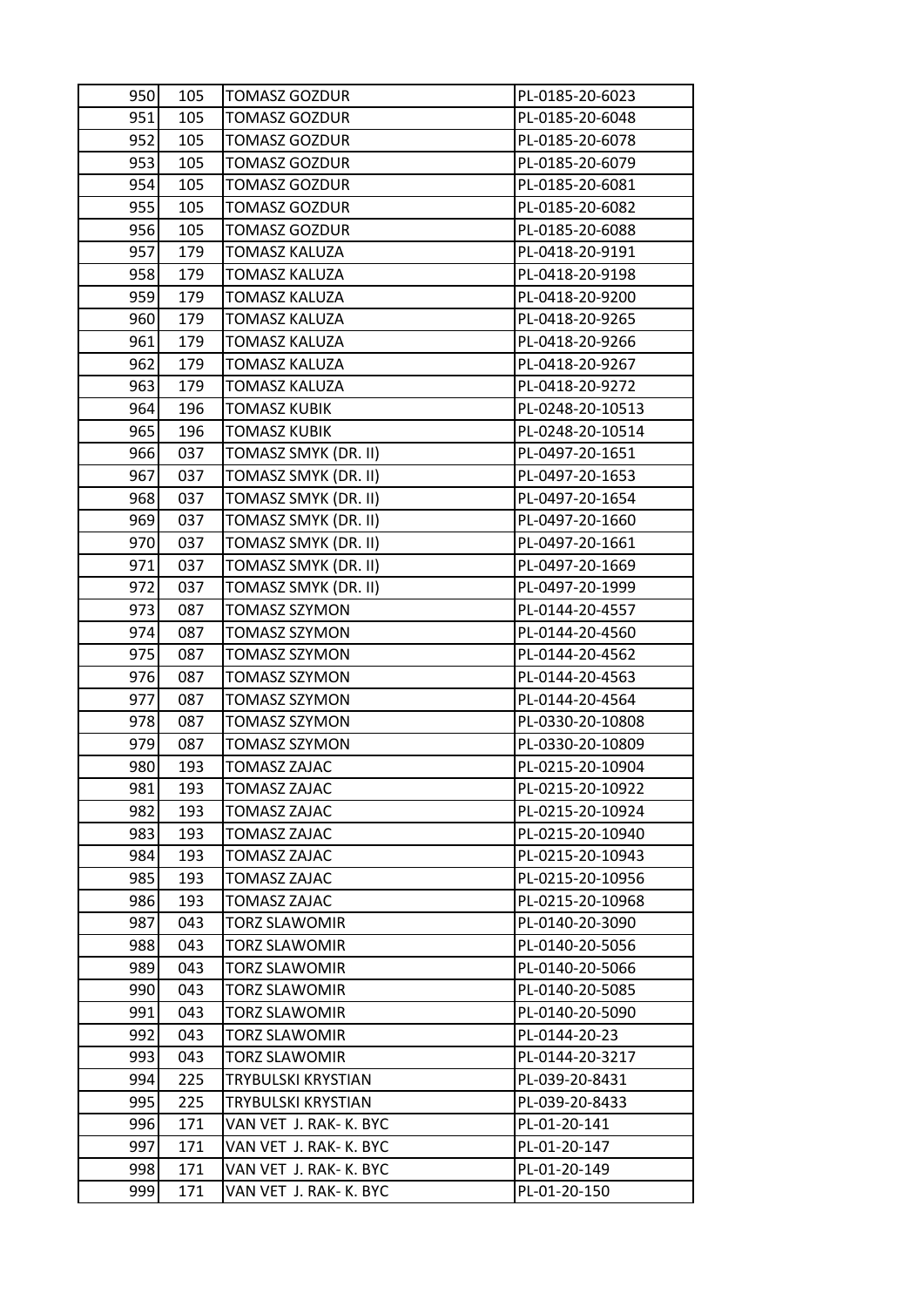| 1000 | 171 | VAN VET J. RAK- K. BYC     | PL-01-20-160     |
|------|-----|----------------------------|------------------|
| 1001 | 171 | VAN VET J. RAK- K. BYC     | PL-01-20-166     |
| 1002 | 171 | VAN VET J. RAK- K. BYC     | PL-01-20-170     |
| 1003 | 188 | WACLAW SWATOWSKI           | PL-0208-20-6215  |
| 1004 | 188 | <b>WACLAW SWATOWSKI</b>    | PL-0208-20-6216  |
| 1005 | 188 | WACLAW SWATOWSKI           | PL-0208-20-6217  |
| 1006 | 188 | WACLAW SWATOWSKI           | PL-0208-20-6218  |
| 1007 | 188 | WACLAW SWATOWSKI           | PL-0208-20-6219  |
| 1008 | 188 | WACLAW SWATOWSKI           | PL-0208-20-6220  |
| 1009 | 032 | <b>WAJSZCZUK RYSZARD</b>   | PL-0215-20-11394 |
| 1010 | 032 | WAJSZCZUK RYSZARD          | PL-0215-20-11396 |
| 1011 | 032 | WAJSZCZUK RYSZARD          | PL-0215-20-11693 |
| 1012 | 032 | <b>WAJSZCZUK RYSZARD</b>   | PL-0215-20-11694 |
| 1013 | 032 | WAJSZCZUK RYSZARD          | PL-0215-20-11696 |
| 1014 | 032 | <b>WAJSZCZUK RYSZARD</b>   | PL-0215-20-11697 |
| 1015 | 032 | WAJSZCZUK RYSZARD          | PL-0215-20-11698 |
| 1016 | 110 | <b>WALDEK MAJEWSKI</b>     | PL-0180-20-5513  |
| 1017 | 110 | <b>WALDEK MAJEWSKI</b>     | PL-0180-20-5517  |
| 1018 | 110 | <b>WALDEK MAJEWSKI</b>     | PL-0180-20-5593  |
| 1019 | 110 | <b>WALDEK MAJEWSKI</b>     | PL-0180-20-6508  |
| 1020 | 110 | WALDEK MAJEWSKI            | PL-0180-20-6603  |
| 1021 | 110 | <b>WALDEK MAJEWSKI</b>     | PL-0180-20-6605  |
| 1022 | 110 | <b>WALDEK MAJEWSKI</b>     | PL-0180-20-6615  |
| 1023 | 104 | WALDEMAR BELKOT            | PL-0215-20-12165 |
| 1024 | 104 | <b>WALDEMAR BELKOT</b>     | PL-0215-20-12195 |
| 1025 | 104 | WALDEMAR BELKOT            | PL-0467-20-10262 |
| 1026 | 203 | <b>WALDEMAR WROBEL</b>     | PL-0498-20-5153  |
| 1027 | 203 | <b>WALDEMAR WROBEL</b>     | PL-0498-20-5154  |
| 1028 | 203 | <b>WALDEMAR WROBEL</b>     | PL-0498-20-5155  |
| 1029 | 203 | <b>WALDEMAR WROBEL</b>     | PL-0498-20-5159  |
| 1030 | 203 | WALDEMAR WROBEL            | PL-0498-20-5164  |
| 1031 | 203 | <b>WALDEMAR WROBEL</b>     | PL-0498-20-5165  |
| 1032 | 203 | WALDEMAR WROBEL            | PL-0498-20-5166  |
| 1033 | 054 | WEBER ADAM I HENRYK        | PL-0248-20-607   |
| 1034 | 054 | <b>WEBER ADAM I HENRYK</b> | PL-0248-20-608   |
| 1035 | 054 | WEBER ADAM I HENRYK        | PL-0248-20-610   |
| 1036 | 054 | WEBER ADAM I HENRYK        | PL-0248-20-611   |
| 1037 | 054 | WEBER ADAM I HENRYK        | PL-0248-20-612   |
| 1038 | 054 | WEBER ADAM I HENRYK        | PL-0248-20-617   |
| 1039 | 054 | <b>WEBER ADAM I HENRYK</b> | PL-0248-20-620   |
| 1040 | 224 | WEGRZECKI TEAM             | PL-0180-20-6184  |
| 1041 | 224 | <b>WEGRZECKI TEAM</b>      | PL-0180-20-6185  |
| 1042 | 224 | WEGRZECKI TEAM             | PL-0180-20-6188  |
| 1043 | 224 | WEGRZECKI TEAM             | PL-0180-20-6190  |
| 1044 | 224 | <b>WEGRZECKI TEAM</b>      | PL-0180-20-6191  |
| 1045 | 224 | <b>WEGRZECKI TEAM</b>      | PL-0180-20-6196  |
| 1046 | 224 | <b>WEGRZECKI TEAM</b>      | PL-0180-20-6198  |
| 1047 | 041 | WG MAZURY                  | BE--20-2057621   |
| 1048 | 041 | WG MAZURY                  | BE--20-2108445   |
| 1049 | 041 | <b>WG MAZURY</b>           | BE--20-2108452   |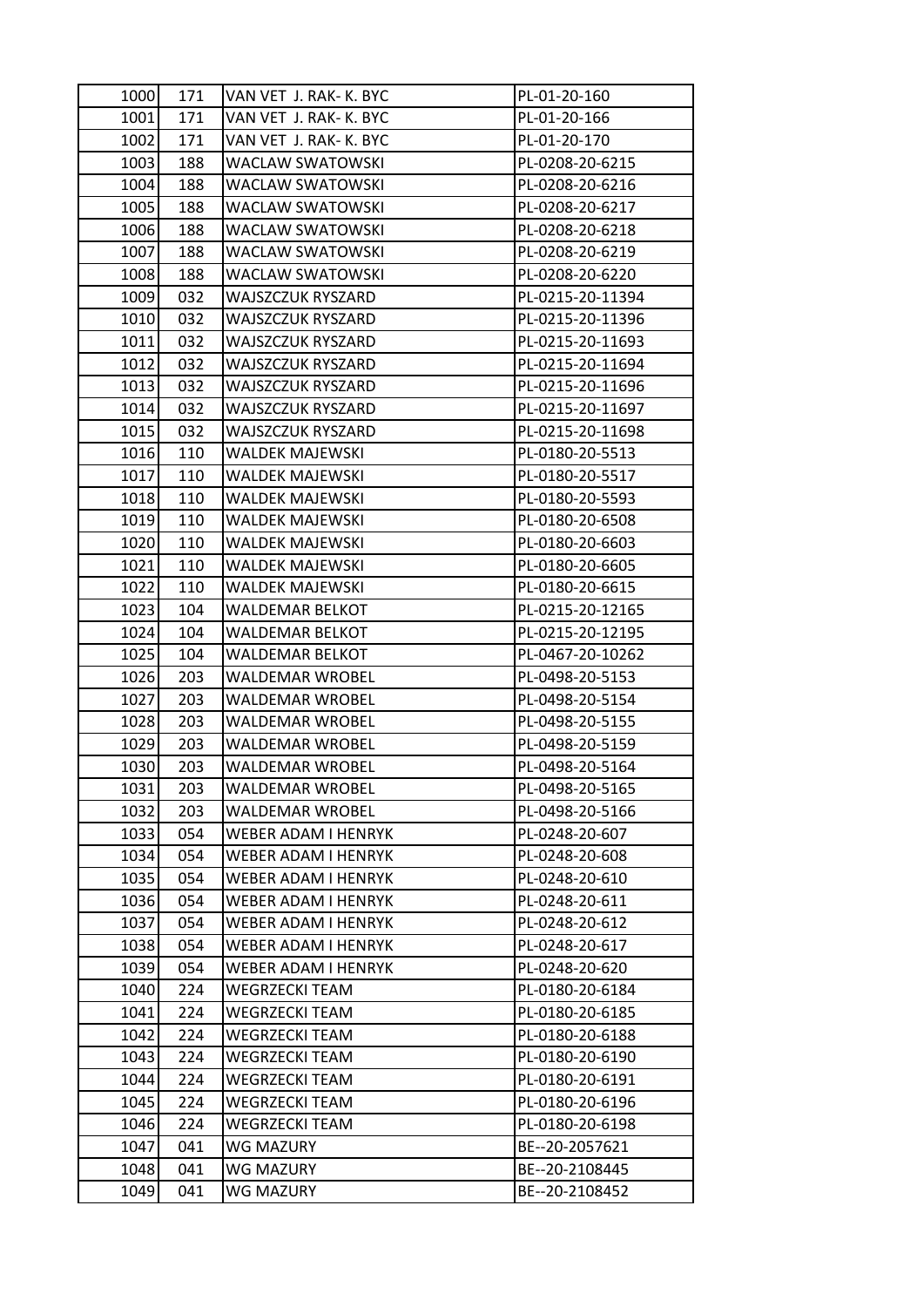| 1050 | 041 | <b>WG MAZURY</b>             | BE--20-2108459   |
|------|-----|------------------------------|------------------|
| 1051 | 041 | <b>WG MAZURY</b>             | PL-013-20-7464   |
| 1052 | 041 | WG MAZURY                    | PL-013-20-7465   |
| 1053 | 173 | WIESLAW CALUJ                | PL-0214-20-18821 |
| 1054 | 173 | WIESLAW CALUJ                | PL-0214-20-18829 |
| 1055 | 173 | WIESLAW CALUJ                | PL-0214-20-18841 |
| 1056 | 173 | WIESLAW CALUJ                | PL-0214-20-18844 |
| 1057 | 173 | WIESLAW CALUJ                | PL-0214-20-18845 |
| 1058 | 173 | WIESLAW CALUJ                | PL-0214-20-18846 |
| 1059 | 173 | WIESLAW CALUJ                | PL-0214-20-18850 |
| 1060 | 027 | WIESLAW WEDZINA              | PL-0215-20-10309 |
| 1061 | 027 | WIESLAW WEDZINA              | PL-0215-20-10317 |
| 1062 | 027 | WIESLAW WEDZINA              | PL-0215-20-10367 |
| 1063 | 027 | WIESLAW WEDZINA              | PL-0215-20-10369 |
| 1064 | 027 | WIESLAW WEDZINA              | PL-0215-20-11369 |
| 1065 | 027 | WIESLAW WEDZINA              | PL-0215-20-11373 |
| 1066 | 027 | WIESLAW WEDZINA              | PL-0215-20-11392 |
| 1067 | 238 | Z.MITREGA-R.SZEFS-M.SOBIERAJ | PL-0176-20-947   |
| 1068 | 238 | Z.MITREGA-R.SZEFS-M.SOBIERAJ | PL-0176-20-948   |
| 1069 | 238 | Z.MITREGA-R.SZEFS-M.SOBIERAJ | PL-0176-20-952   |
| 1070 | 238 | Z.MITREGA-R.SZEFS-M.SOBIERAJ | PL-0176-20-953   |
| 1071 | 238 | Z.MITREGA-R.SZEFS-M.SOBIERAJ | PL-085-20-6327   |
| 1072 | 238 | Z.MITREGA-R.SZEFS-M.SOBIERAJ | PL-085-20-6329   |
| 1073 | 114 | ZAJAC SZYMANSKI              | PL-0208-20-5056  |
| 1074 | 114 | ZAJAC SZYMANSKI              | PL-0208-20-8927  |
| 1075 | 114 | ZAJAC SZYMANSKI              | PL-0208-20-8931  |
| 1076 | 114 | ZAJAC SZYMANSKI              | PL-0208-20-8932  |
| 1077 | 114 | ZAJAC SZYMANSKI              | PL-0208-20-8938  |
| 1078 | 114 | ZAJAC SZYMANSKI              | PL-0208-20-8943  |
| 1079 | 114 | ZAJAC SZYMANSKI              | PL-0208-20-8944  |
| 1080 | 135 | ZAWADA ANDRZEJ               | PL-01-20-2201    |
| 1081 | 135 | ZAWADA ANDRZEJ               | PL-01-20-2202    |
| 1082 | 135 | ZAWADA ANDRZEJ               | PL-01-20-2372    |
| 1083 | 135 | ZAWADA ANDRZEJ               | PL-01-20-2392    |
| 1084 | 135 | ZAWADA ANDRZEJ               | PL-01-20-2393    |
| 1085 | 135 | ZAWADA ANDRZEJ               | PL-01-20-2395    |
| 1086 | 135 | ZAWADA ANDRZEJ               | PL-01-20-2397    |
| 1087 | 075 | ZAWISLAK ADAM                | PL-0215-20-2234  |
| 1088 | 075 | ZAWISLAK ADAM                | PL-0215-20-2235  |
| 1089 | 075 | ZAWISLAK ADAM                | PL-0215-20-2240  |
| 1090 | 075 | ZAWISLAK ADAM                | PL-0215-20-2248  |
| 1091 | 075 | ZAWISLAK ADAM                | PL-0215-20-2251  |
| 1092 | 075 | ZAWISLAK ADAM                | PL-0215-20-2255  |
| 1093 | 075 | ZAWISLAK ADAM                | PL-0215-20-2259  |
| 1094 | 178 | ZBIGNIEW SKARZYCKI           | PL-0211-20-12353 |
| 1095 | 178 | <b>ZBIGNIEW SKARZYCKI</b>    | PL-0211-20-12354 |
| 1096 | 178 | ZBIGNIEW SKARZYCKI           | PL-0211-20-12355 |
| 1097 | 178 | <b>ZBIGNIEW SKARZYCKI</b>    | PL-0211-20-12356 |
| 1098 | 178 | <b>ZBIGNIEW SKARZYCKI</b>    | PL-0211-20-12357 |
| 1099 | 178 | ZBIGNIEW SKARZYCKI           | PL-0211-20-12358 |